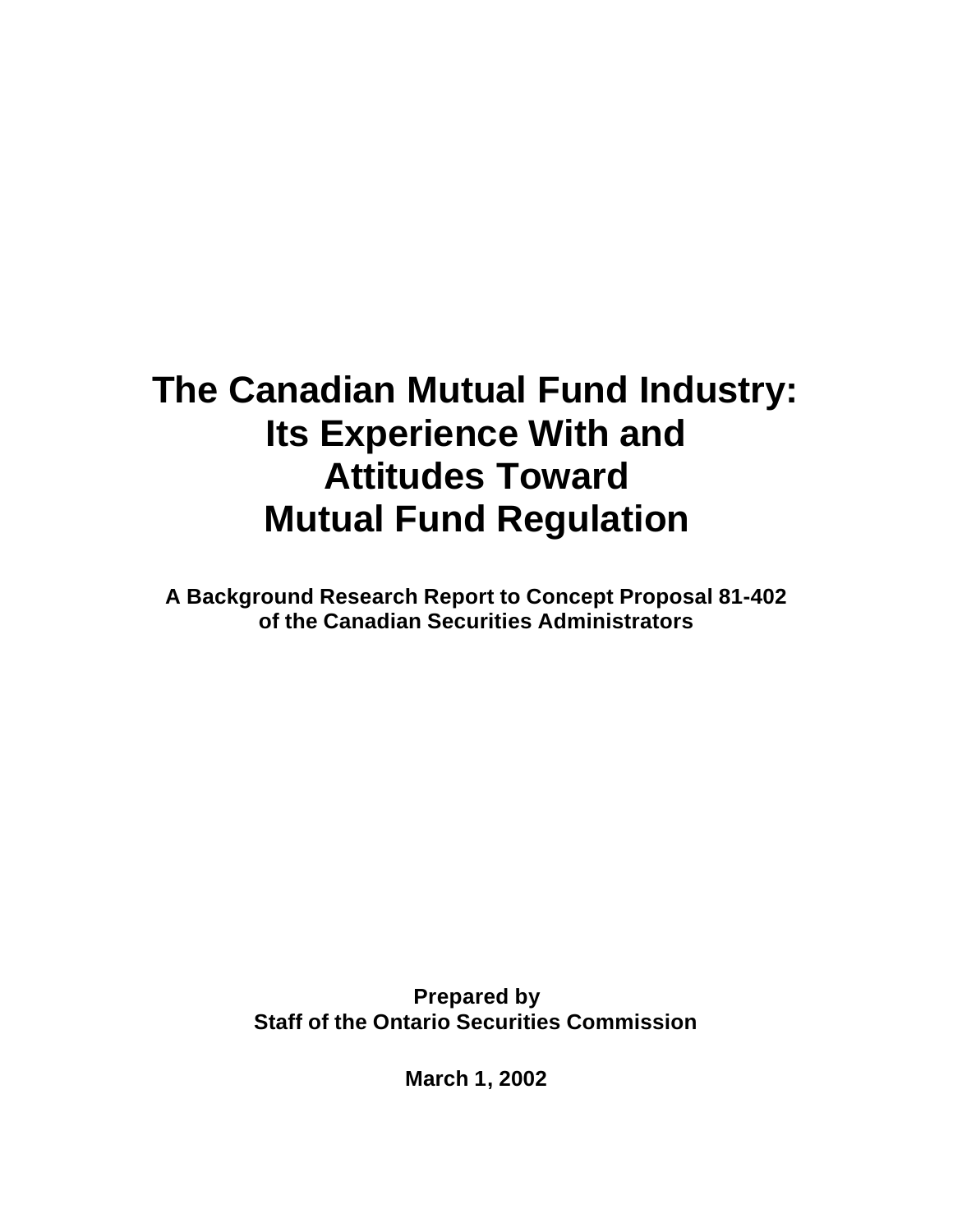## **What is this background report about?**

Before introducing any regulatory reforms that will change the way an industry does business, the Canadian Securities Administrators (the CSA) need to fully understand both that business and the views of industry participants on the reforms proposed. The CSA have remained aware of this need as they have worked toward the release of a concept proposal describing a renewed framework for regulating mutual funds and their managers. As David Brown explained in the forward to Stephen Erlichman's report: <sup>1</sup>

Exploring the full range of perspectives and canvassing options for improving fund governance and the management of mutual funds is a Commission priority for the upcoming year…. You can expect to hear from us as we move forward.

Indeed, the Canadian mutual fund industry, its advisers, and other interested parties did hear from us. As the principal regulator of the majority of Canadian mutual funds and their managers, we, the staff of the Ontario Securities Commission (the OSC), undertook to consult widely with industry participants and gather empirical data about the mutual fund industry in Canada. Our findings, which are summarized in this report, lay the groundwork for the CSA's thinking on how best to improve mutual fund governance and the regulation of mutual fund managers.

The first part of the report describes the research we conducted: it explains the methods used and identifies the types of information captured. The next part provides a snapshot of the mutual fund industry in Canada. This snapshot conveys information about the size and shape of the industry and the players within it. The third part outlines what we have learned about the mutual fund industry's experience with, and its attitudes toward, mutual fund regulation and particularly our proposed governance principles. Finally, the report ends with a proposed framework for a cost-benefit analysis of our proposals based on what we have gathered about current industry practices and costs.

This background report is published together with the CSA concept proposal entitled, *Striking a New Balance: A Framework for Regulating Mutual Funds and Their Managers* (the concept proposal). It should be read in conjunction with that paper.

 $\overline{a}$ 

<sup>1</sup> *Making it Mutual: Aligning the Interests of Investors and Managers: Recommendations for a Mutual Fund Governance Regime for Canada,* Prepared for the Canadian Securities Administrators by Stephen I. Erlichman (Toronto: June 2000) [hereinafter the Erlichman Report]. "Towards Improved Fund Governance: The Way Forward", Forward to the Erlichman Report (July 27, 2000).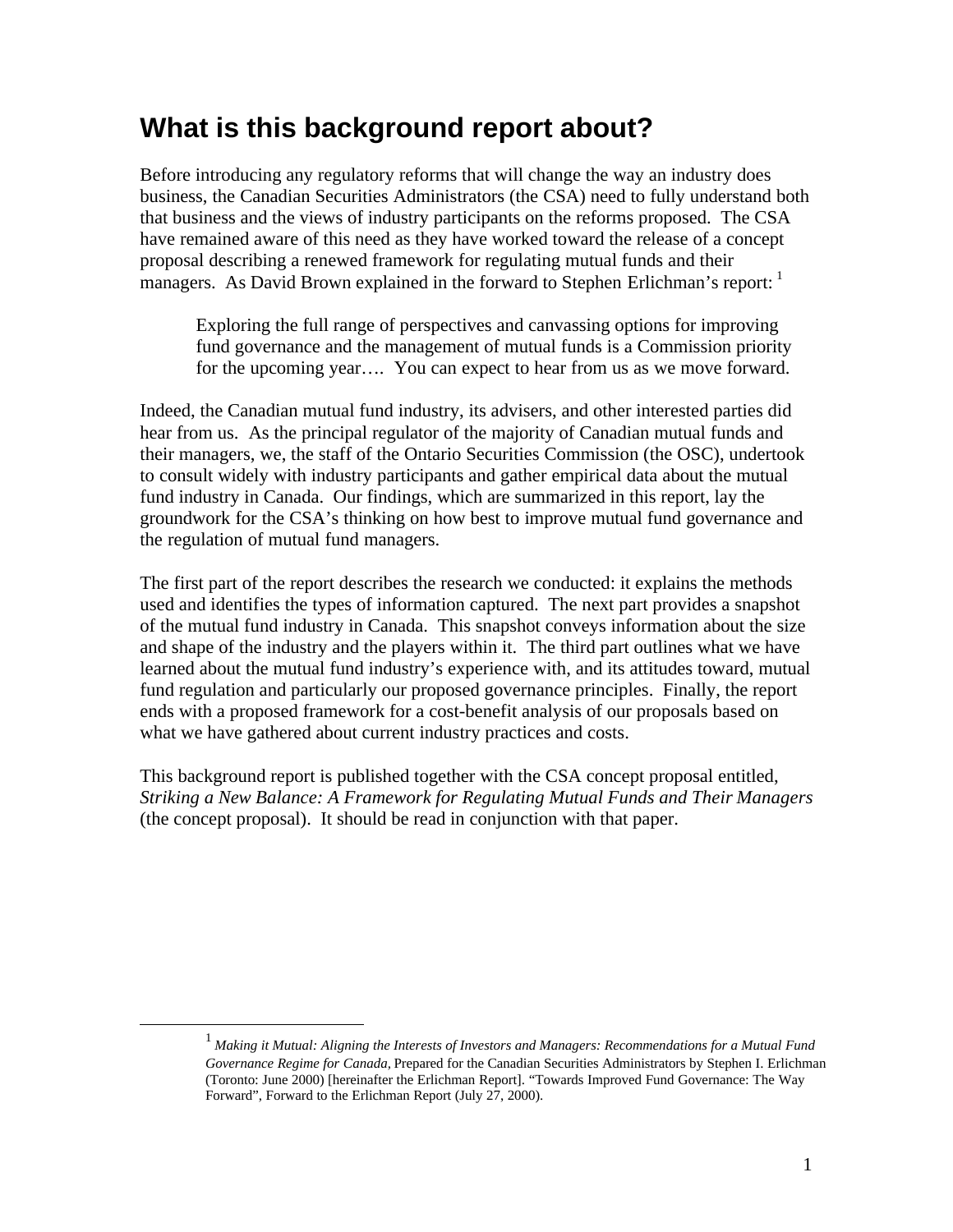## **Description of the research**

## **Review of AIF fund governance disclosure**

We began our research by looking at what mutual funds have to say about their governance practices. Our review of publicly available prospectus disclosure offered us a broad overview of the current governance practices in Canada and the information gathered became the point of departure for the other pieces of research we conducted.

## **Methodology**

Before February 1, 2000, information about a mutual fund's governance structures was not generally available to the public. Once National Instrument 81-101 Mutual Fund Prospectus Disclosure and its forms came into force, however, this information became widely available as prospectus disclosure.<sup>2</sup> Item 12 of the AIF Form requires mutual funds to provide the following fund governance disclosure:

Item 12: Fund Governance

Provide detailed information concerning the governance of the mutual fund, including information concerning

- (a) the body or group that has responsibility for fund governance, the extent to which its members are independent of the manager of the mutual fund and the names and municipalities of residence of each member of that body or group; and
- (b) descriptions of the policies, practices or guidelines of the mutual fund or the manager relating to business practices, sales practices, risk management controls and internal conflicts of interest, and if the mutual fund or the manager have no such policies, practices or guidelines, a statement to that effect.

We culled this mandated disclosure from the prospectus filings that came through our office. This information was then put into a database and sorted.

## **Information captured**

 $\overline{a}$ 

The database contains fund governance information for over 70 mutual fund managers a number that corresponds closely to The Investment Funds Institute of Canada's (IFIC) statistics on its mutual fund manager members.<sup>3</sup> Although we are satisfied our information is fairly complete, we note that the data may be both over- and underinclusive in places. The data may be over-inclusive because there has been much

<sup>&</sup>lt;sup>2</sup> National Instrument 81-101 Mutual Fund Prospectus Disclosure (1999) 22 OSCB (Supp.2) [referred to as NI 81-101]. Form 81-101F1 and Form 81-101F2 [referred to as the SP and AIF Form, respectively].

 $3$  IFIC is the Canadian trade association for investment funds. The IFIC member's directory may be found at www.ific.ca.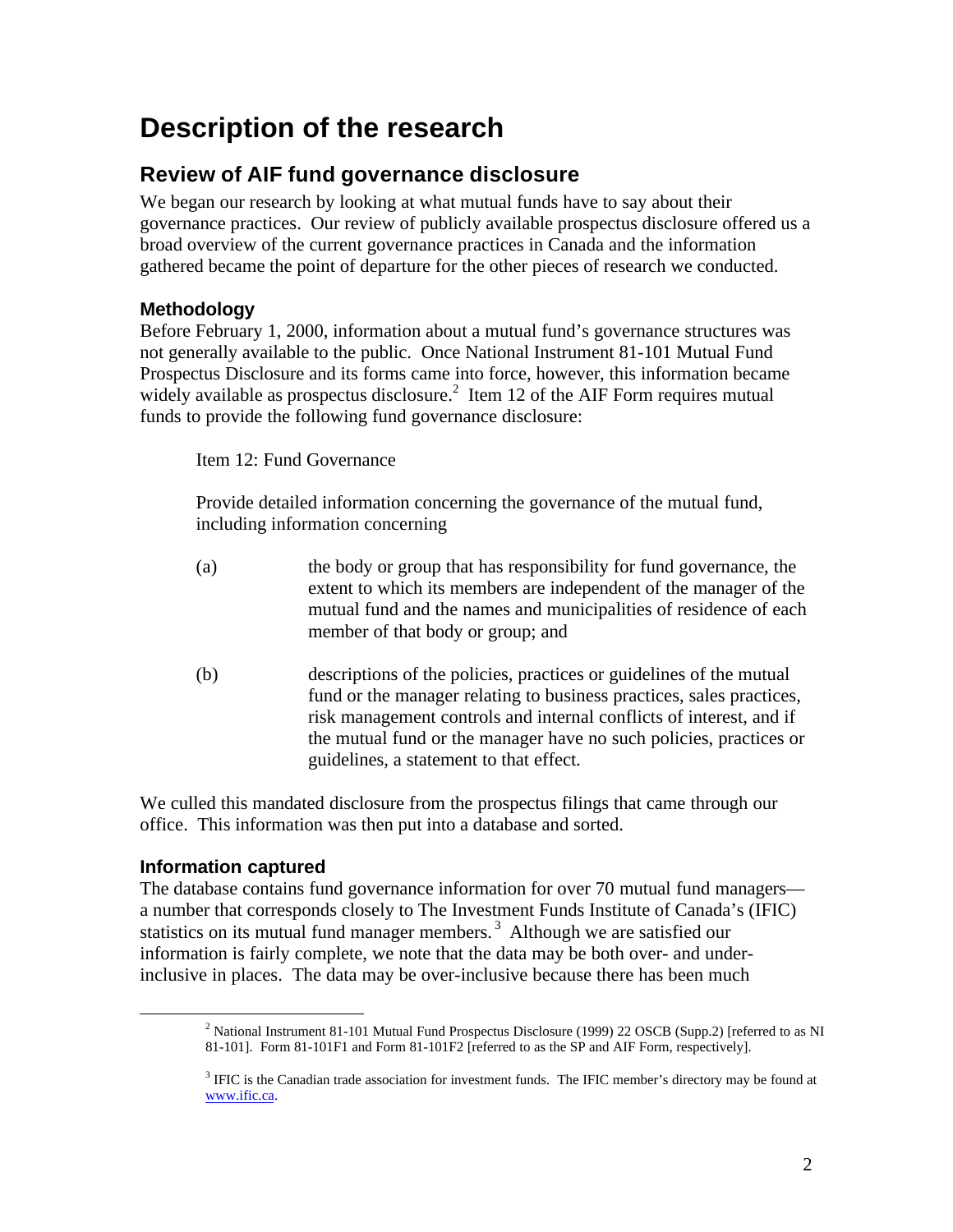consolidation in the mutual fund industry in recent times; our database includes information for managers that have taken part in mergers or that are now no longer managing mutual funds. At the same time, our data may be under-inclusive because our review only captured those managers currently offering conventional mutual funds to the public in Ontario; those mutual funds falling outside the ambit of NI 81-101 (particularly labour-sponsored investment funds and commodity pools) and those funds not sold in Ontario are not represented in the database.

Our review yielded important information on the different fund governance structures that have grown-up in the absence of a mandated fund governance regime. This piece of research gives us a sense of which governance models have been embraced by the industry and which have not. It also gives us some insight into what mutual fund managers *think* is important to investors when it comes to the governance of their funds.

## **In-person interviews with mutual fund managers**

Although the in-person interviews with mutual fund managers were, by far, the most time consuming and labour intensive part of our research, these meetings were invaluable to us. The insights we gained through these meetings had a significant impact on our thinking about the industry and helped shape the CSA's proposals.

#### **Methodology**

While meetings with all of the mutual fund managers in Canada were not possible, or necessary, we wanted a large enough sample to give us an accurate picture of the industry. Based on our review of each manager's fund governance disclosure, we chose 30 mutual fund managers of all sizes from across the country. Some had no governance structures, while others employ the different fund governance structures currently in use. In addition to completing over 20 meetings in and around the Toronto area, we completed 5 meetings in Montreal, 2 meetings in Winnipeg and 2 meetings in Vancouver. We are satisfied that the managers we spoke to represent a broad cross-section of the industry.

We decided that face-to-face meetings with the senior management of mutual fund managers would be the best way to access the information we desired. We assumed people would be most candid in small, in-person meetings. We also assumed people would be more comfortable having us visit them in familiar quarters than being called before the regulator. As we booked the meetings, we made an effort to get beyond the legal advisers who usually speak to us on behalf of mutual fund managers—seeking, instead, to gain access to the founding business people and the key decision-makers in the industry.

Each mutual fund manager was provided with discussion topics in advance of the meetings. After we provided the attendees with a short presentation on the nature and scope of our project, we explored these topics with them in two-hour long sessions.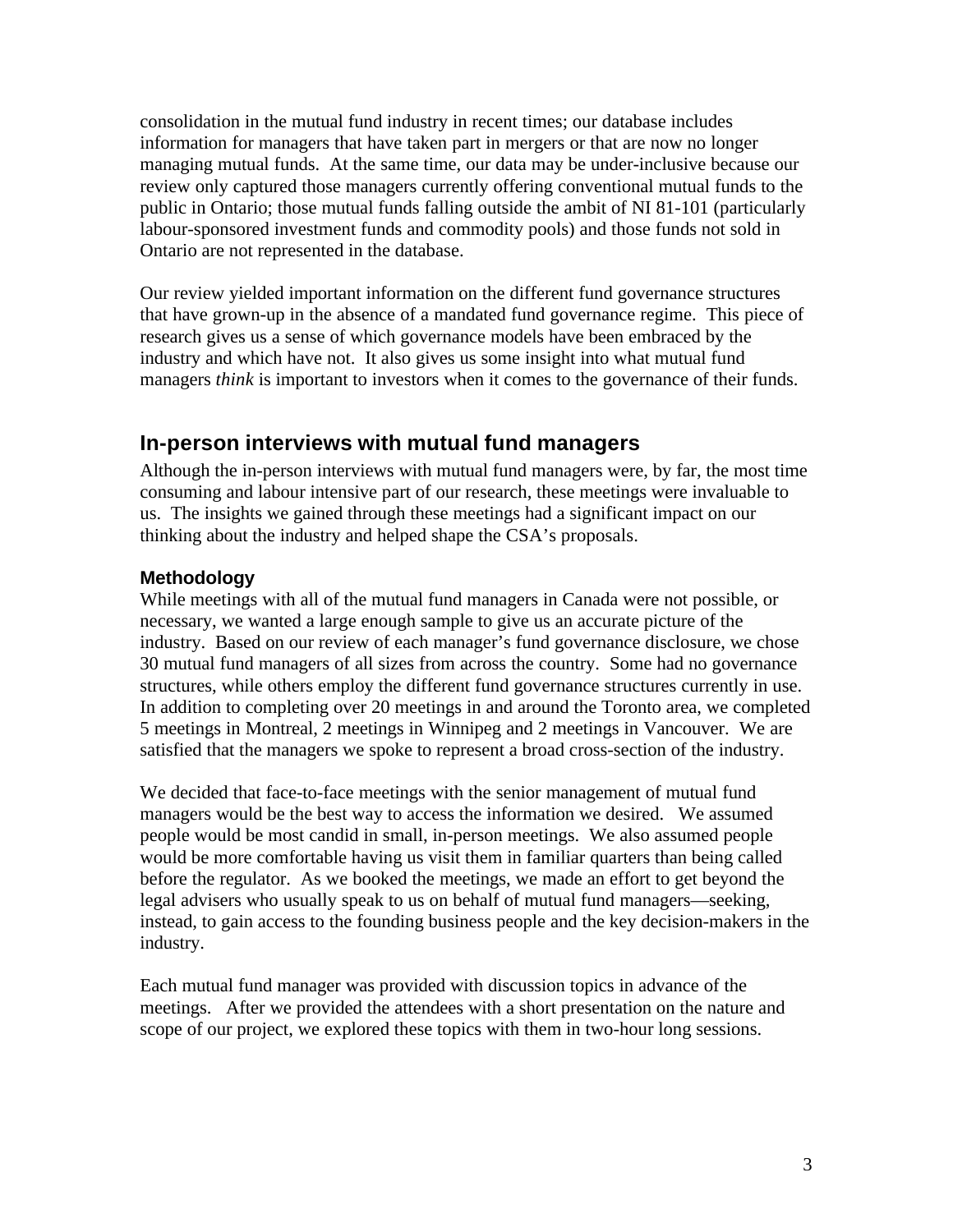#### **Information captured**

During the meetings, we obtained detailed information about the internal affairs of each mutual fund manager. In addition to learning about each company's size, ownership and organization, we also learned about each one's approach to sales and distribution, portfolio management, trust arrangements, and fund governance.

We also canvassed each mutual fund manager's attitudes towards fund governance and registration of fund managers and gathered specific feedback on our proposals. During these discussions, we asked each manager to bring their business reality to bear on our proposals and invited them to highlight any issues that might be specific to their business.

## **In-person interviews with industry representatives, advisers to the industry, and other interested persons**

In our effort to explore the full range of perspectives, we also met with the following people:

- The members of IFIC's Fund Governance Committee
- International mutual fund regulators
- Individuals who sit on mutual fund advisory boards or boards of governors
- Legal advisers to the mutual fund industry
- Auditors for the mutual fund industry
- OSC Commissioners
- Academics and critics

#### **Methodology and information captured**

We held regular meetings with the members of IFIC's Fund Governance Committee to give them updates on our work and to receive submissions on discrete issues. We often used these meetings to engage in broad discussion and debates.

We had discussions with international mutual fund regulators on specific issues around mutual fund governance. This avenue of inquiry lent a broader context to our thinking about mutual fund governance in this country. We were also able to draw on the experience of regulators with prior experience in this area.

Each of the other interviews we held tended to open with a short presentation on the nature and scope of our project. In some cases we moved on to pose direct questions, while in other cases we turned to a more free-ranging discussion. We gathered a wealth of practical information and explored different theoretical perspectives during these meetings.

## **Survey of mutual fund managers with governance structures**

Having already completed a substantial amount of qualitative research, we felt it was important to gather some quantitative data on the mutual fund industry. Our electronic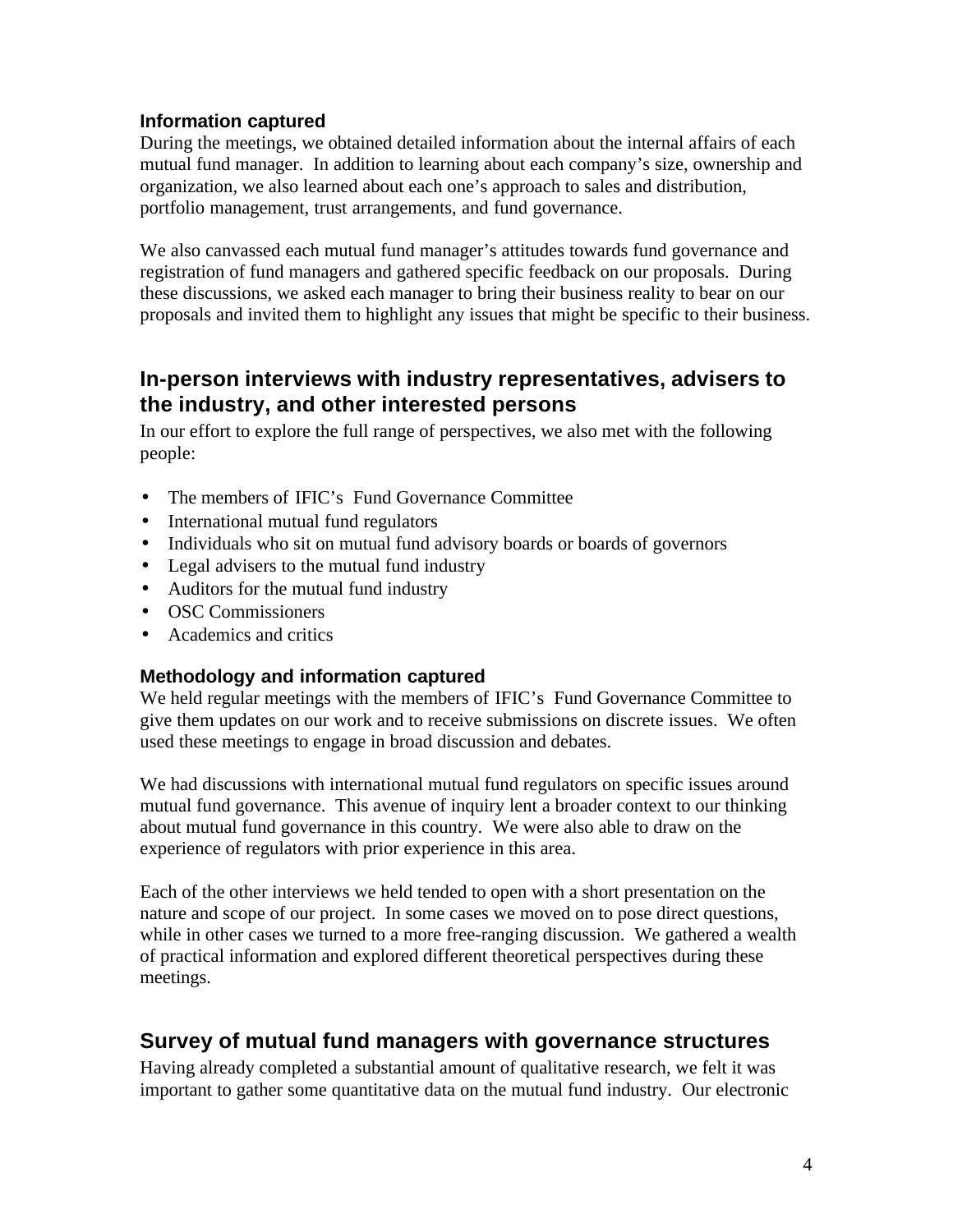survey was designed, with the assistance of the chief economist at the OSC, to provide us with detailed information and statistics on current governance practices and costs.

#### **Methodology**

Our first step was to identify the recipients of our survey. We were specifically interested in gathering information on each mutual fund manager in Canada with what we refer to as a governance agency—a group of individuals, or sometimes a corporate entity, that is responsible for overseeing the manager's activities vis-à-vis its funds. The mutual fund managers we included in our survey had each established one or more of the following types of governance agency:

- an advisory board
- a board of governors
- a board of individual trustees
- a registered trust company that is active in the governance of its mutual funds
- a board of directors for its corporate mutual funds.

We did not include in our survey those mutual fund managers who assign responsibility for fund governance to their own boards of directors. As we describe below, we did not restrict ourselves to mutual fund managers that have governance agencies with a majority of independent members. We were able to identify 28 mutual fund managers with governance agencies.

Our next step was to create our survey using the EZSurvey software. We designed the electronic survey so the recipients could easily click on the answer that applies to them, provide "yes" and "no" answers, and indicate dollar amounts. Although we did leave some room for any additional comments, we did not expect lengthy explanations or answers.

#### **Information captured**

The survey was designed to give us an understanding of each governance agency's structure and costs. In particular, we wished to better understand the potential costs of our proposals and the extent to which our proposals will require mutual fund managers to change their business practices.

We were pleased to obtain a 100 percent response rate. The data we received will inform the cost-benefit analysis to be completed by the chief economist at the OSC.

## **Survey of academic writing**

We reviewed several academic sources to find published studies on the efficacy of mutual fund governance. While the majority of these studies come from the U.S. and were not written for the Canadian context, we refer to these studies in this report where relevant.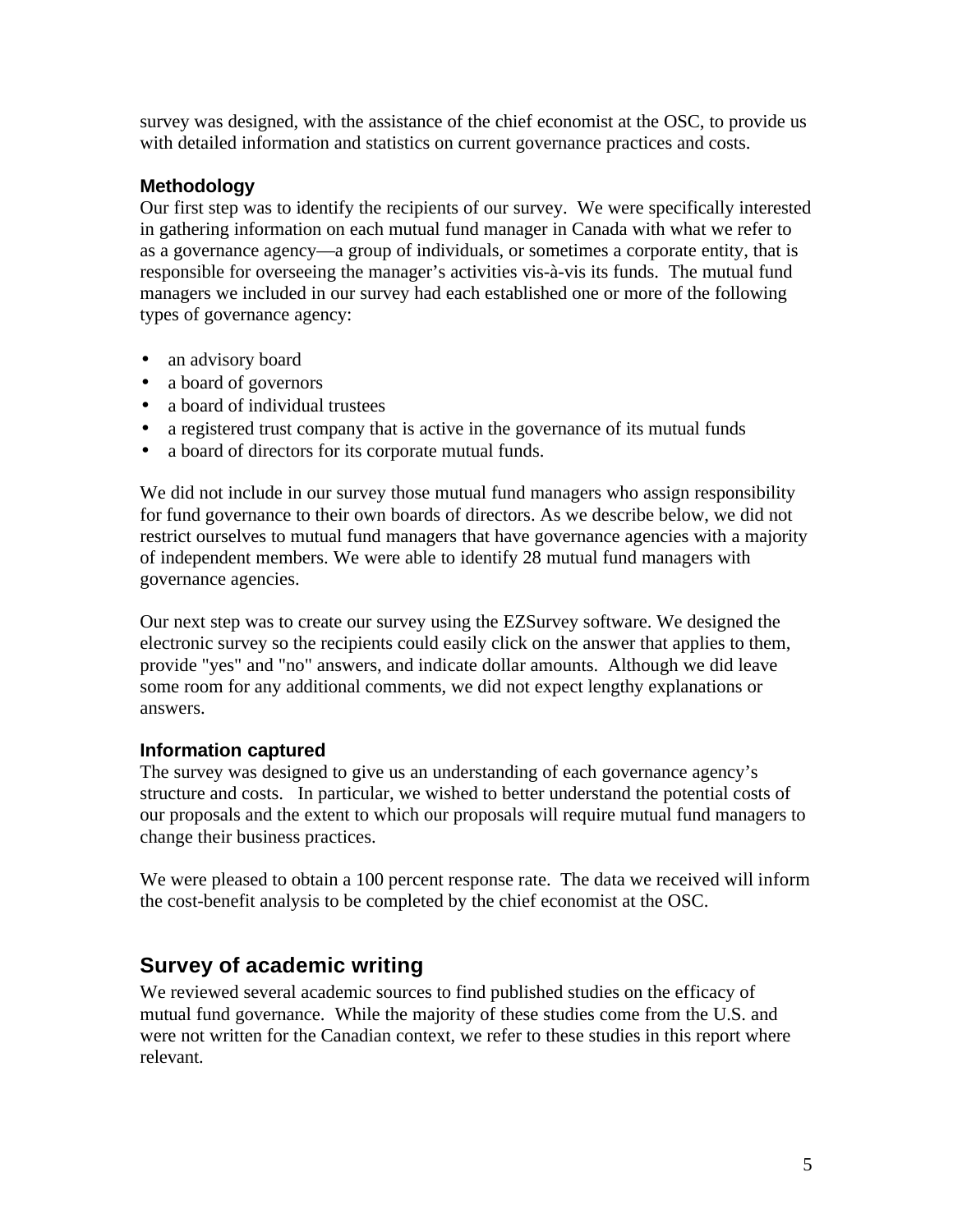## **Snapshot of the industry**

## **The panoramic view**

When we step back to take in the panoramic view of the industry, it becomes obvious that the mutual fund business in Canada has grown to sizeable proportions. Our most up-todate sources tell us that some 52 million account-holders hold over \$427 billion in mutual fund securities.<sup>4</sup> We understand that approximately 75 mutual fund managers currently offer over 2,500 mutual funds.

## **A close-up on mutual fund managers**

## **Assets under management and number of funds**

Mutual fund managers in Canada run the gamut from very large to extremely small. Of the 65 mutual fund managers for which we have up-to-date statistics:

- 13 mutual fund managers have in excess of \$10 billion in assets under administration.
- 17 managers have between \$1 billion and \$10 billion in assets under administration.
- 17 managers have between \$100 million and \$1 billion in assets under administration.
- 18 managers have less than \$100 million in assets under administration.

The largest mutual fund manager in Canada has over \$40 billion in assets under administration, while another large mutual fund manager offers a line-up of 150 mutual funds. In contrast, many small mutual fund managers have less than \$100 million in assets under administration and manage less than 10 mutual funds. Needless to say, there are vast differences in size between the largest and smallest players in this market.

The differences in size are interesting when understood across provincial lines. Manitoba's two very large fund managers represent almost the entirety of their fund industry, while Quebec has no large fund managers, notwithstanding the fact that it is second only to Ontario in the number of mutual fund managers located there.<sup>5</sup> Quebec's very largest managers are on the smaller side of the mid-range. Alberta and New Brunswick each have one small fund manager based in their province, while British Columbia has several.<sup>6</sup> No fund managers are based in the other provinces.

## **Nature of ownership**

 $\overline{a}$ 

Mutual fund managers in Canada are held in different ways by different owners. The common categories of ownership we noted were:<sup>7</sup>

<sup>&</sup>lt;sup>4</sup> These statistics are taken from the IFIC website at **www.ific.ca**. and are as of January 31, 2002.

<sup>&</sup>lt;sup>5</sup> A labour sponsored investment fund and a commodity pool manager are also based in Manitoba.

<sup>&</sup>lt;sup>6</sup> A labour sponsored investment fund is also based in New Brunswick.

 $<sup>7</sup>$  It should be understood that these categories are not mutually exclusive.</sup>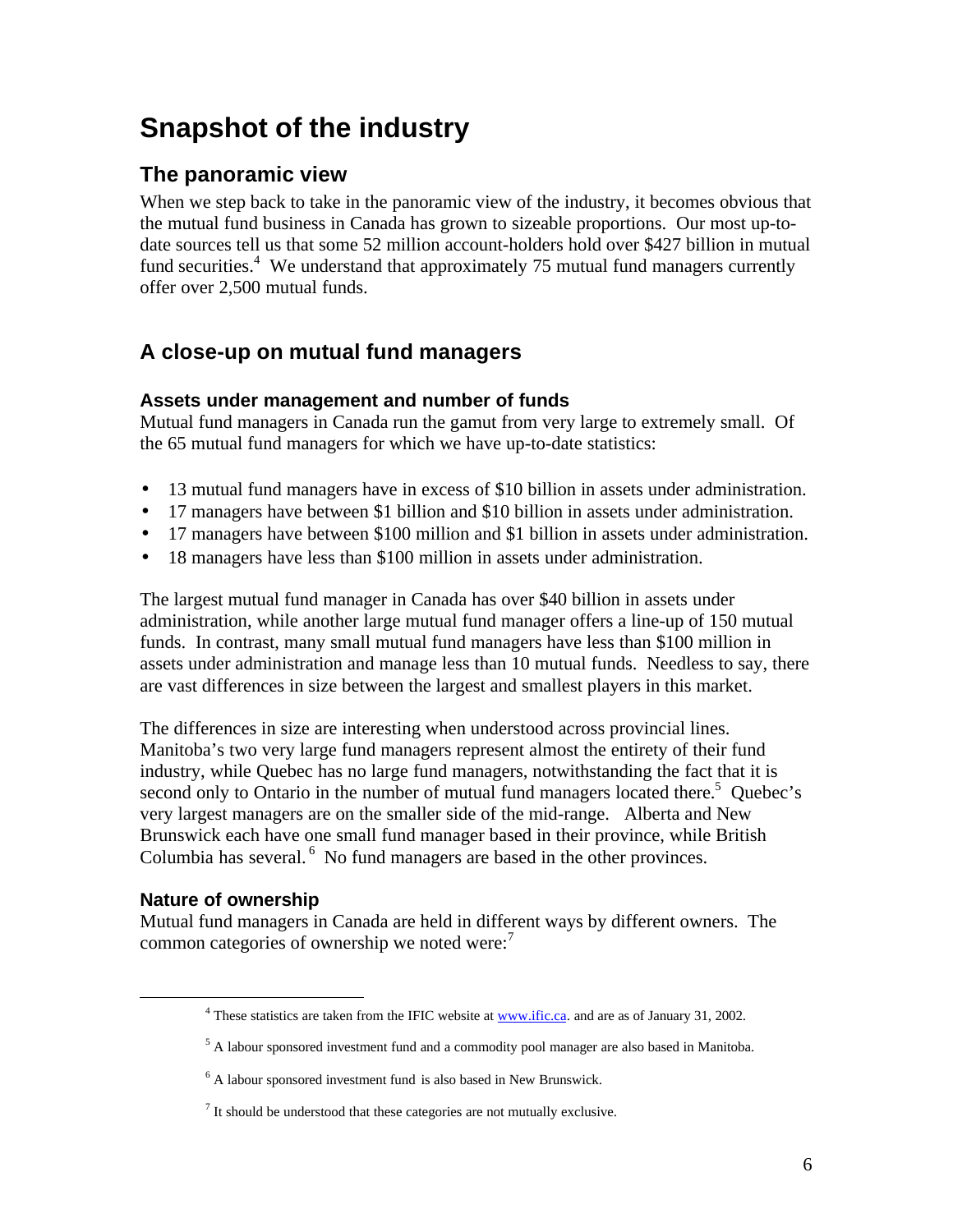- Widely held—shares of the management company (or a holding company) are publicly held and traded
- Closely held—shares of the management company are privately held
- Closely held by entrepreneur—ownership is dominated by the founding entrepreneur
- Bank owned
- Owned by life insurance company
- Owned by credit union or caisse populaire
- Owned by professional association
- Owned by U.S. or international parent

The mutual funds offered by professional associations and credit unions are what we refer to as owner-operated mutual funds. These can be distinguished from traditional mutual funds insofar as the owners of the mutual fund manager are the investors in the funds. In the professional association case, the mutual fund manager is owned by a professional association and the directors on the board of the manager include representatives of the association. The funds are sold exclusively to members of the professional association. We have come across approximately 13 such fund families during the course of our research. A number of these groups are based in Quebec. In the credit union situation, the credit union is owned by its members and the mutual funds are primarily sold to members through credit union branches. With both of these ownership models, the conflicts of interests that arise between the shareholders of the manager and fund investors do not exist because they are one and the same.

## **A close-up on mutual funds**

## **Trust arrangements**

Stephen Erlichman observes that most mutual funds in Canada are trusts, while only a small percentage of them are corporations. $8$  The preference for this legal structure is largely dictated by tax considerations. The research confirms our understanding that the vast majority of managers choose to structure their mutual funds as trusts, rather than corporations.

There are four basic types of trustee for mutual fund trusts: (1) the mutual fund manager who also acts as trustee of the funds;  $(2)$  the unrelated registered trust company;  $(3)$  the registered trust company that is related to the manager; and (4) the individual.

In the most common scenario, the mutual fund manager is also the trustee of its mutual funds. We note that most, if not all, managers do not discharge their obligations as trustee separately from their obligations as manager of the funds. For example, one manager we spoke to does not distinguish between its roles as trustee and manager, seeing both as fiduciaries. Implicit in this is the assumption that the manager's standard of care under securities legislation to act in the best interests of the mutual fund is not

 $\overline{a}$ 

<sup>8</sup> *Supra* note 1 at 19.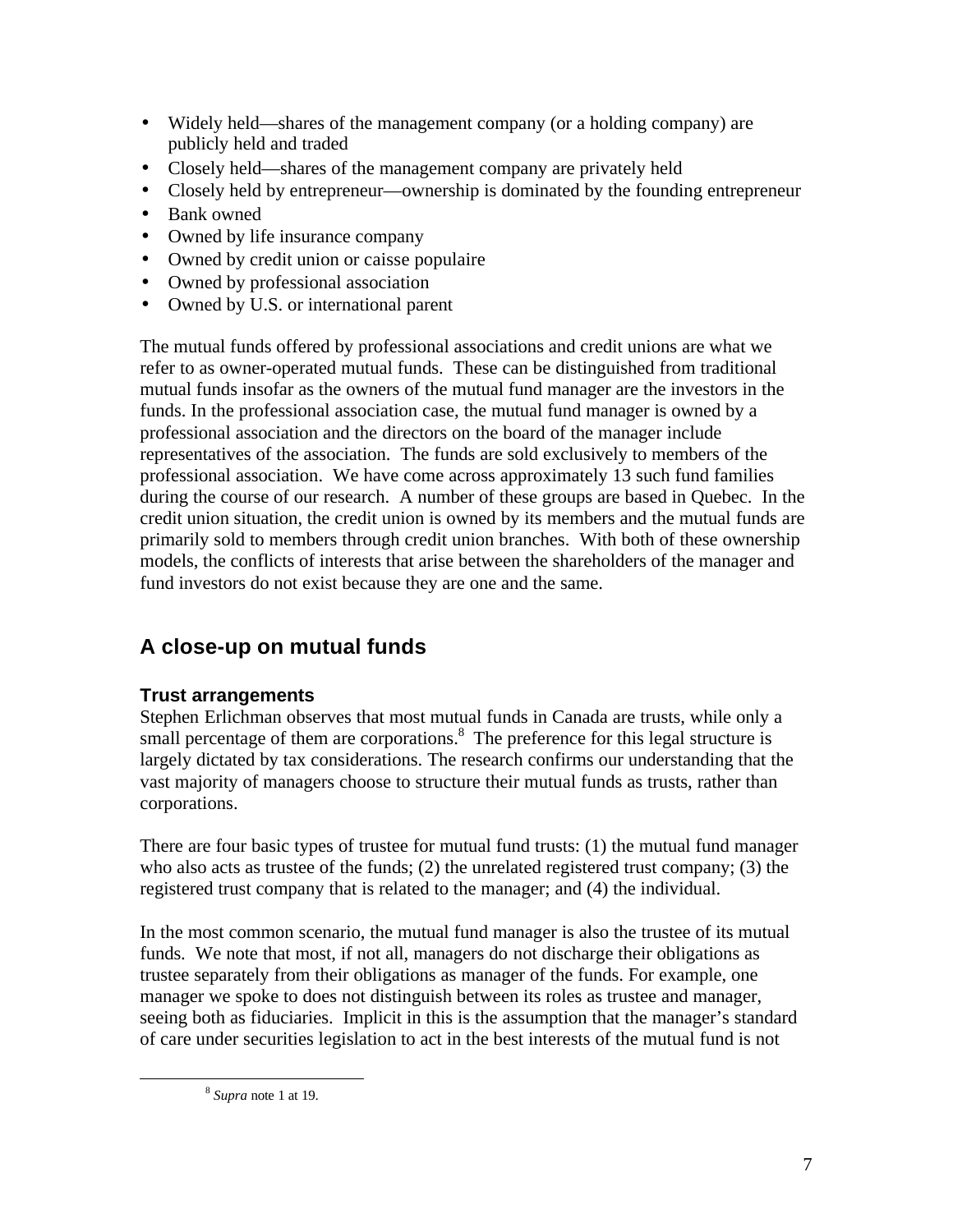different in kind from the fiduciary obligation owed by the trustee to the unitholders at common law.

The second most prevalent arrangement sees a unrelated registered trust company, such as Royal Trust, Trust General or Fiducie Desjardins, acting as trustee of the funds. In this case, the trust company is generally the custodian of the funds as well. These corporate trustees tend to act primarily as custodian and generally delegate most trustee functions to the fund managers. It should be noted that this kind of trust arrangement is prevalent among the mutual fund managers based in provinces with legislation that does not permit companies, other than registered trust companies, to be trustees.<sup>9</sup>

The next most prevalent arrangement sees a related registered trust company acting as trustee of the funds. In most cases, this kind of arrangement involves a bank- or credit union-owned mutual fund manager coupled with a trust company owned by the financial complex. Again, these corporate trustees tend to also act as custodian of the funds. However, some of these trustees differ from the trustees in the above category insofar as they are more active in discharging their duties as trustee. According to two of the mutual fund managers we spoke with, the trustees of their funds are very much responsible for the governance of their funds.<sup>10</sup> Other managers, in contrast, report that the trustees of their funds delegate most of their trustee functions to the managers.

The least common type of trustee used by the mutual fund managers we spoke with was the individual trustee. Only a handful of the mutual fund managers in Canada have a group of individuals acting as the trustees for their funds. The individual trustees for one group of funds we saw are taken from the senior management team of the parent life insurance company. There are no independent members in this group. We were told that these individual trustees are active in the governance of the funds.<sup>11</sup>

It is interesting to note that at least two of the managers we met with started with a group of individual trustees but then switched to the manager-as-trustee model. One mutual fund manager turned its group of individual trustees into a board of governors when it took over the job of trustee itself. This change was prompted in part by the desire to limit the liability of the individuals acting as trustees to the kind of liability that attaches to a corporate director. It was also prompted by the fear that the plenary powers to hire and fire the manager, included in the declaration of trust, could lead to the individual trustees taking the business away from the manager. The trustees of another manager's funds were replaced because the individuals had "too much liability" and looked at the funds in "too much detail," in the opinion of the manager.

1

<sup>&</sup>lt;sup>9</sup> Presently only Manitoba. This was also the case in Quebec and British Columbia until recently when legislative amendments were passed in each province to permit mutual fund managers to act as the trustee for the funds they manage.

<sup>&</sup>lt;sup>10</sup> We considered these active corporate trustees to be governance agencies for the purposes of our survey.

<sup>&</sup>lt;sup>11</sup> We considered these boards of individual trustees to be governance agencies for the purposes of our survey.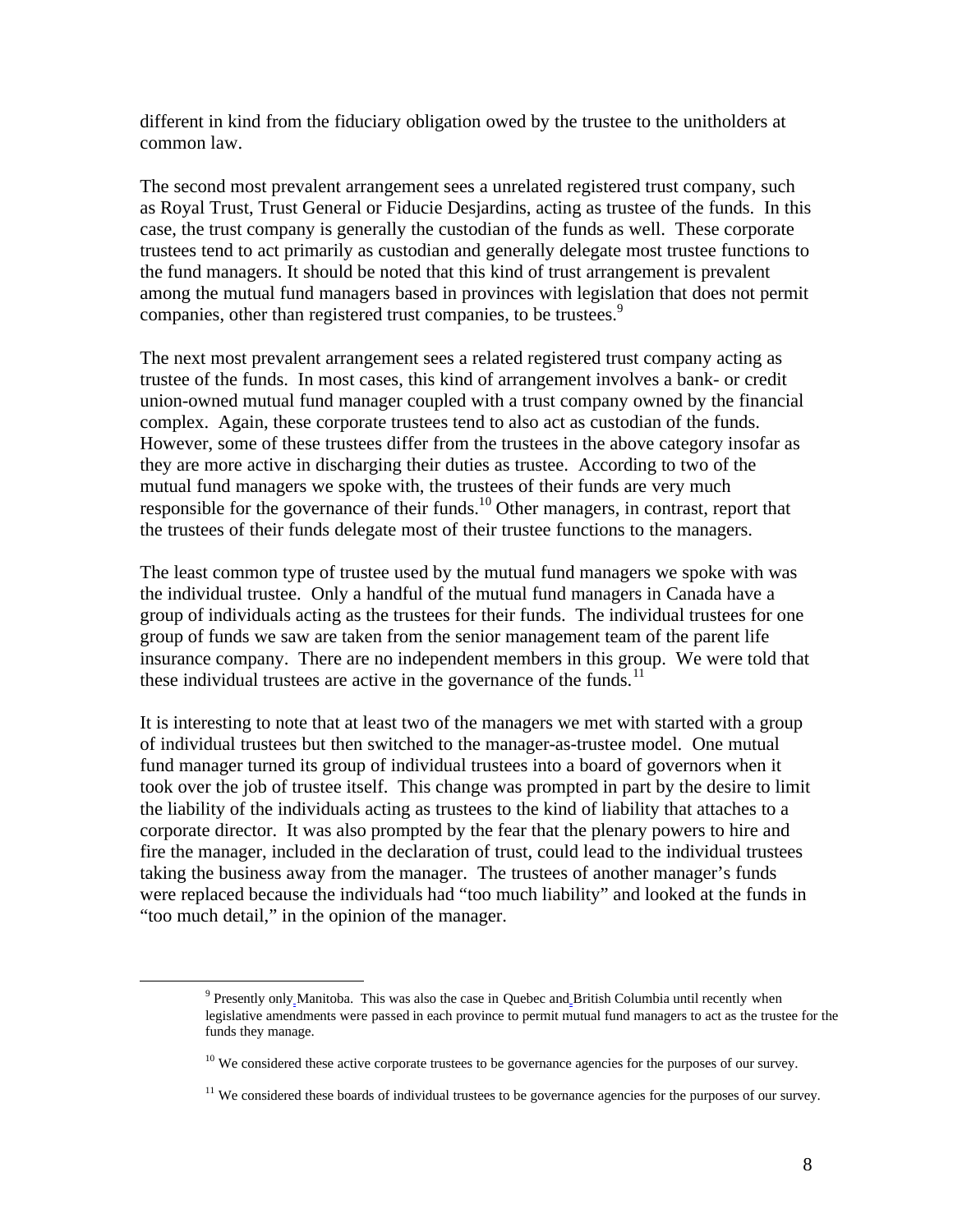#### **Arrangements for corporate mutual funds**

Some of the larger mutual fund managers offer shares of mutual fund corporations, alongside the units of their mutual fund trusts, to round out their product line-up. Some of these corporate mutual funds have multiple classes of shares and are used to offer a tax advantage to non-registered investors.

Corporate mutual funds must abide by the requirements imposed by corporate statutes. However, it is incorrect to assume that all mutual fund corporations are created alike. During our research we noted that a number of mutual fund managers hold all the common voting shares of their corporate (generally multiple class) mutual funds. As a result, these managers do not conduct annual shareholder meetings for their corporate funds nor do the shareholders of those funds elect the directors—the mutual fund manager does as holder of the common shares. We are told this structure is designed to make the operation of corporate funds as much like mutual fund trusts as possible.

#### **Mutual fund governance arrangements**

While it is evident that the responsibility for the governance of mutual fund corporations lies with their boards of directors, the locus of responsibility is less obvious in the context of mutual fund trusts. The 70 mutual fund managers in our database disclose that they settle responsibility for the governance of their funds with the following entities:

- the mutual fund manager  $(25)$
- the named president of the mutual fund manager (4)
- $\bullet$  the trustee (19)
- both the fund manager and the trustee (19)
- a board of governors (2)
- an investment committee (1)

There appears to be some confusion in the industry as to the basic allocation of responsibility for fund governance.

More than a third of the mutual fund industry in Canada already has governance agencies in place to oversee mutual fund trusts, in the absence of a mandated fund governance regime. The governance agency models currently in-use are:

- The advisory board model. Members of this board are appointees of the trustee or manager. This board may be called an advisory committee/council or a board of governors. They may or may not be independent of the fund manager and trustee. The roles of these boards vary widely. This is the most commonly used model.
- The individual trustee model. Mutual funds in Canada have between one and six trustees who may or may not be independent of the manager. Only a handful of mutual fund managers use this model.
- The active corporate trustee model. While a number of mutual fund managers in Canada have a registered trust company as the trustee of their mutual funds, only two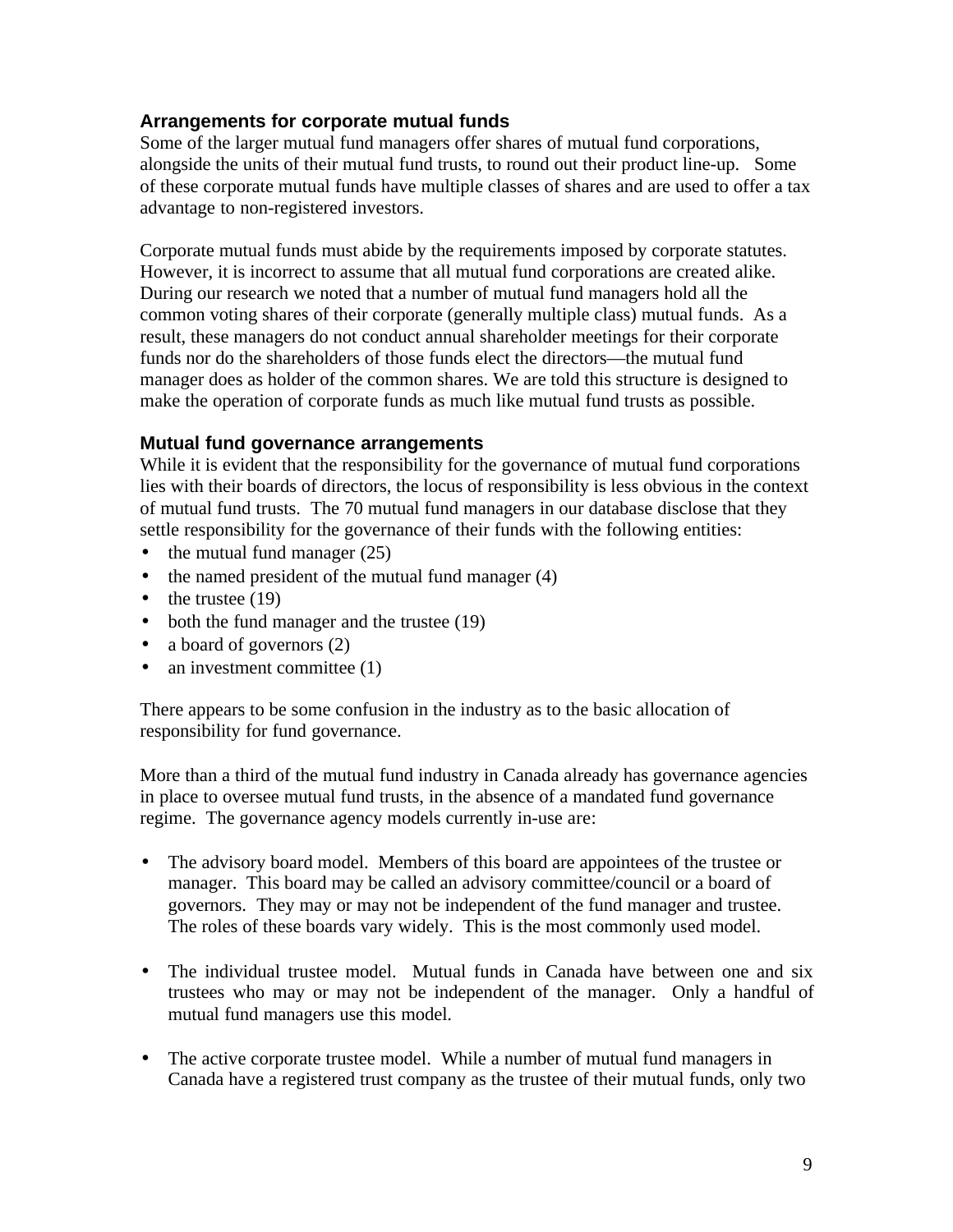have trustees that are sufficiently active in the governance of their funds to be considered governance agencies.

The remaining 60 percent of the industry have no formal fund governance structures in place or they rely on what commentators refer to as the public company model. With this model, a committee of the board of directors of the manager is charged with monitoring the relationship between the manager and the funds. Our governance agency concept excludes the public company model due to the divided loyalties and structural conflicts inherent in this model.

#### **Portfolio management**

The approaches taken to portfolio management vary widely within the industry. A large number of the mutual fund managers do all or most of their portfolio management inhouse. Some of these managers started out as investment management firms and maintain a wealth-management focus. The majority of mutual fund managers we spoke to have the capacity to do their own in-house portfolio management.

At the other end of the spectrum are those managers who do little or no portfolio management in-house. These managers generally do not have the necessary in-house portfolio management expertise and they outsource this function to portfolio advisers (in some cases to related portfolio advisers).

It should be noted that mutual fund managers often take different approaches to portfolio management for different types of funds. For example, a manager who generally outsources its portfolio management for its equity funds may act as the portfolio adviser for its index or RSP clone funds. Other managers have specialty funds that are marketed as "multi-manager" products.

## **Distribution systems**

Mutual fund managers choose to distribute their mutual funds to the public in a variety of ways. In the most common scenario, the mutual fund manager is also the principal distributor of the funds. As principal distributor, the mutual fund manager is responsible for marketing the funds. While some of these managers may sell direct to the public, the bulk of their funds are sold through the broker-dealer network.

Some mutual fund managers have opted for a vertically integrated distribution structure. Two of the managers we interviewed had purchased a number of dealer firms with the intention of integrating money management with distribution. While both managers provide marketing and systems support, the dealers are described by the managers to be independent because they are not obligated to sell the manager's funds.

A number of the mutual fund managers we spoke to utilise an in-house sales force to sell to the public. The bank-owned managers sell their funds through staff at bank branches. The insurance company-owned managers sell their funds through an exclusive career sales force that is dually licensed as mutual fund sales persons and insurance agents.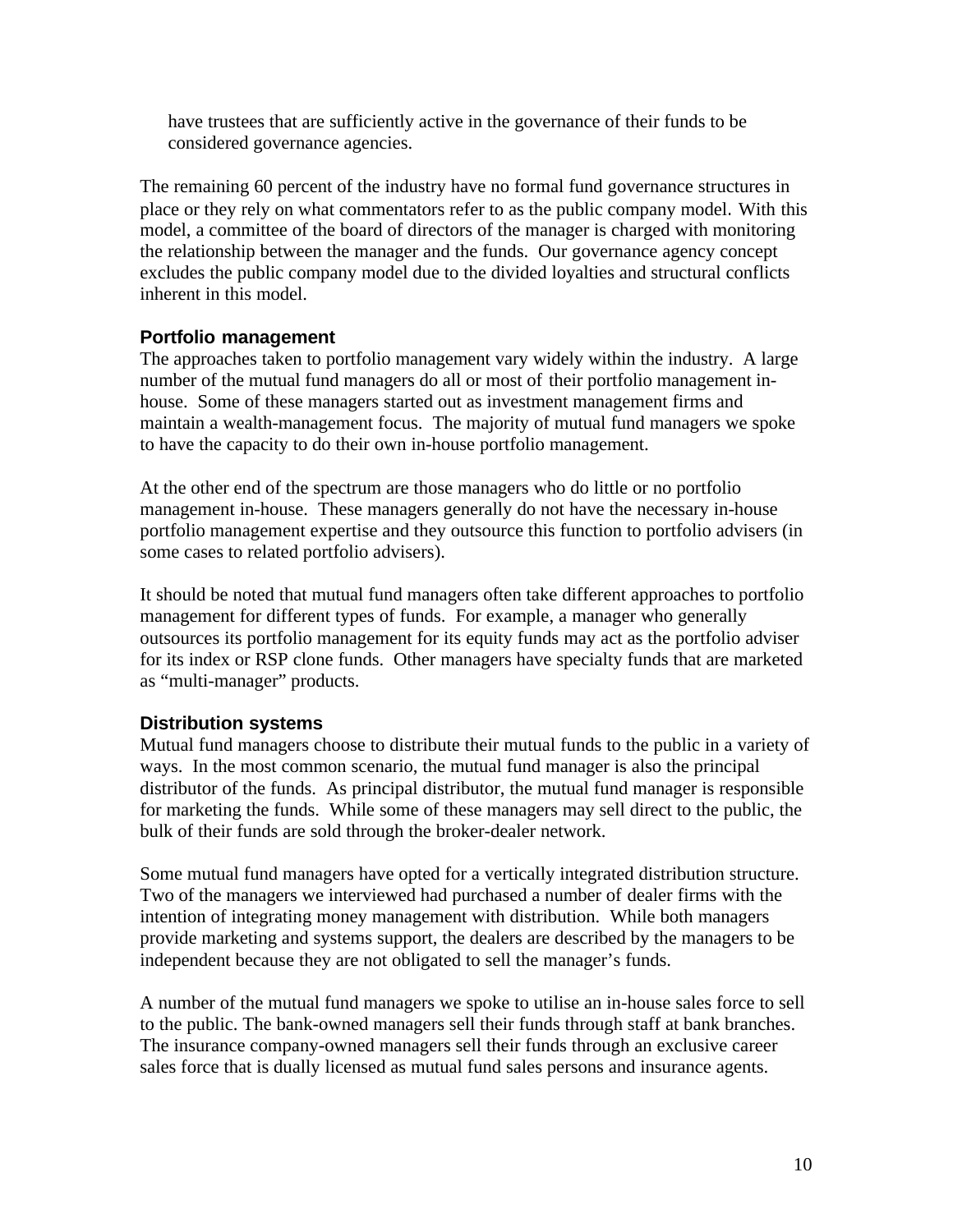Two conventional mutual fund managers we spoke with also sell their funds to the public through their own exclusive career sales forces.

An in-house approach is also used by two other groups of managers, but these managers do not sell to the larger public. The credit union-owned mutual fund managers sell through the credit union branches, but, unlike the bank-owned managers, they sell almost exclusively to credit union members. The professional associations sell directly to members of their respective professional associations only.

We also saw a small group of mutual fund managers that are essentially asset managers that sell directly to a limited group of high net worth clients. While some will sell directly to the public if approached by retail clients, others do not promote or advertise their funds to the public at all. Instead, their funds are only available to friends and family of their high net worth clients who cannot open a segregated account because they do not meet the portfolio manager's minimum thresholds. These funds are only quasi-public in nature.

#### **Purchase options**

1

There is a logical connection between a mutual fund's distribution system and the purchase options it is sold under. Funds can be sold as either "no-load"—which means there is no charge associated with the purchase or redemption of the fund—or they can be sold under a sales charge option.<sup>12</sup> As noted above, no-load funds are not widely offered by dealers and brokers, as these persons generally receive no commission for the sales of these funds.

The following managers offer their funds on a no-load basis: bank- and credit unionowned managers, managers run by professional associations, those managers who sell mutual funds direct to their high net worth clients, and one manager who sells direct to the public using an exclusive career sales force. These managers (with the one exception) have a common element: they all offer mutual funds to their clients as part of a larger cluster of financial services. The banks and credit unions offer integrated financial services to their clients; the professional associations arrange pensions, insurance and investment-type services for their members; and the asset managers offer mutual funds as a means of supplementing their high net worth business.

The majority of mutual fund managers sell their funds under a sales charge option through the broker-dealer network, an in-house sales force (excluding the bank- and credit union-owned managers and the one manager mentioned above), and associated dealer firms.

<sup>&</sup>lt;sup>12</sup> Sales charges take the form of a front-end sales charge or a deferred sales charge. Investors who choose a front-end sales charge option pay a sales commission when they buy securities of a fund. The commission is a percentage of the amount invested and it is paid to the dealer. Investors who choose the deferred sales charge option do not pay a commission when they invest in the fund. Instead, the mutual fund manager pays the dealer a commission. However, if the investor sells his or her securities within a specified number of years of buying them (usually 7 years), he or she pays a deferred sales charge.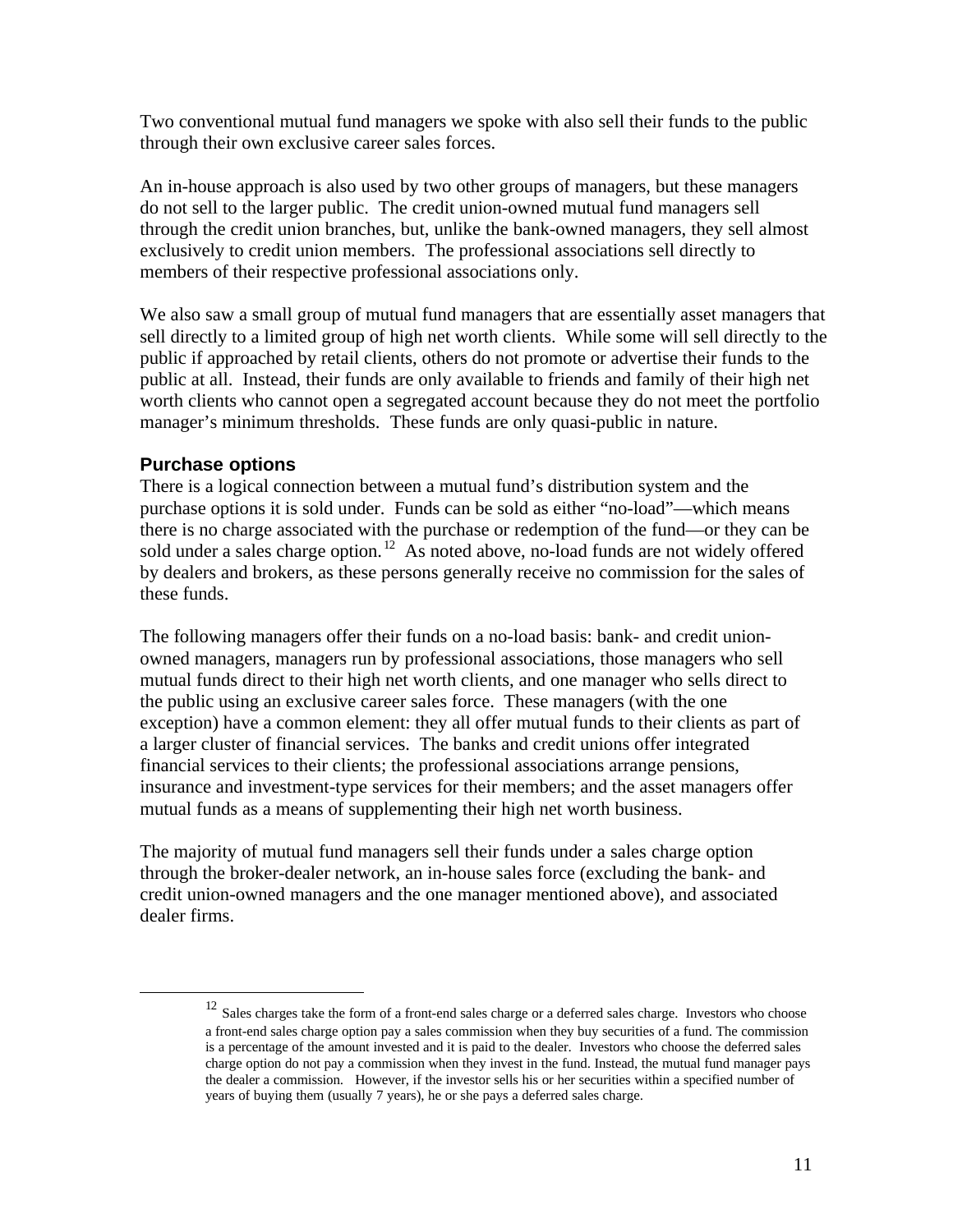## **Mutual fund governance: industry experience and attitudes**

The discussion above confirms Stephen Erlichman's observation that when it comes to the issue of mutual fund governance; "we are not starting with a clean slate in Canada."<sup>13</sup> Of the approximately 75 mutual fund managers in the country, 28 already have what we would consider to be direct experience with fund governance. These managers spoke positively about the benefits of governance and explored the intricacies of the issues with us. The remaining managers, though lacking in direct experience, were still eager to join the policy discussion. We were particularly interested to hear their questions and concerns. We present what we learned about the industry's experience with, and its attitudes toward, fund governance below.

## **Will governance agencies add value for investors?**

## **Governance agencies do add value for investors**

Ninety percent of the mutual fund managers who have some direct experience with fund governance strongly believe their governance agencies bring value to their mutual fund investors. These managers say their governance agencies offer the following benefits:

- They look out for the best interests of investors, including their long-term interests.
- They bring an ability to deal independently with conflict issues.
- They impose discipline on the manager.
- They oversee and monitor the manager.
- They force the manager to codify informal practices.
- They are a check and balance, a backstop, or a watchdog.
- They encourage a compliance culture.
- They advocate on behalf of investors and forward grass roots concerns.
- They offer advice to the manager.
- They bring another perspective to the table.
- They bring their experience to the table.

 $\overline{a}$ 

 $13$  Supra note 1 at 19.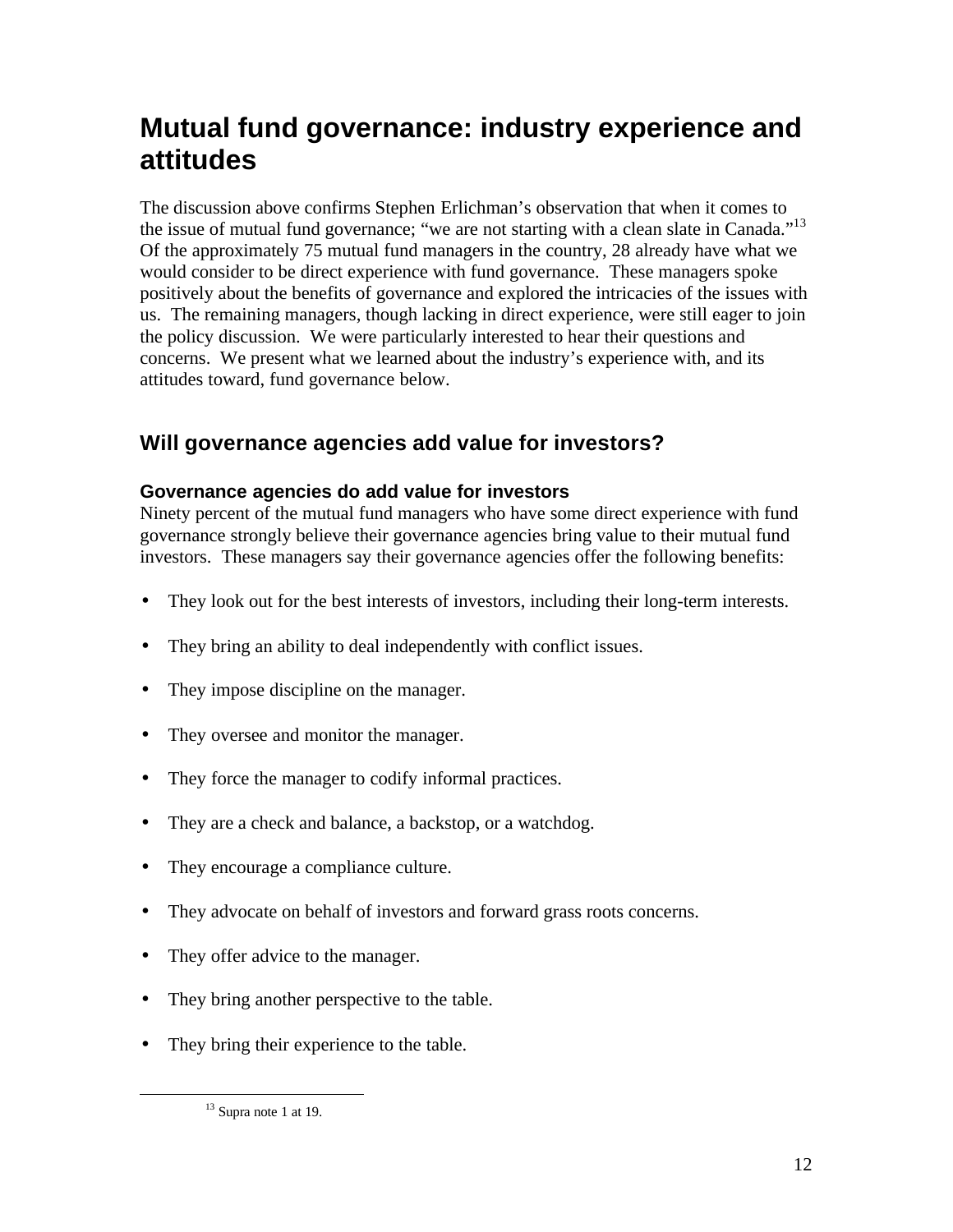- They are a sounding board for the manager.
- They lend credibility to the manager.
- They bring a perception of trustworthiness and integrity.

Many mutual fund managers without any mutual fund governance experience still believe that governance agencies will bring value to investors. This group of managers, which includes both larger and smaller players within the industry, welcomes our general proposal to mandate independent fund governance agencies.

#### **Governance agencies will add little or no value for investors**

The most outspoken critics of fund governance are those managers with little prior fund governance experience. The contra-view is that the benefits of independent oversight in the form of a governance agency will not justify their cost. The managers holding this view argue that the fast pace and complexity of the mutual fund industry make it unlikely that truly independent board members will have the requisite understanding of the manager's business to provide effective monitoring. They say the chance of real problems being identified through quarterly meetings, during which board members rely heavily on the manager to provide the necessary information, is very low. According to one critic of mutual fund governance, fund boards are largely cosmetic and while there is nothing wrong with cosmetics, they add little real value for investors.

#### **Governance agencies may add value, but not for our investors**

Another group of managers we spoke to believe that, while governance agencies may add value for some investors, they will not add value for their own investors. These managers feel any rules directed at improving fund governance should not be applicable to them.

The bank-owned mutual fund managers tend to tell us that our proposals for improved fund governance will be duplicative for them as they, and the trustees of their funds, are already sufficiently regulated as part of the total bank financial group. Furthermore, they assure us that the oversight provided by the bank structure itself provides greater protection to investors than any board with independent members ever could particularly because banks are so eager to maintain their own reputations. It is argued that the board of directors of a bank-owned mutual fund manager, populated in part by bank representatives, is more than adequate for our purposes. The CEO of one major bank-owned mutual fund manager asserts that it is the bank representatives on his board, that "keep him honest". Although the banks believe fund governance need not be improved for bank-owned mutual funds, they generally feel traditional mutual fund managers should be subject to some form of independent oversight.

Managers of owner-operated funds tell us that our proposals for improved fund governance should not apply to them because the conflicts of interest these proposals are designed to ameliorate are not present within their structures. Stephen Erlichman agrees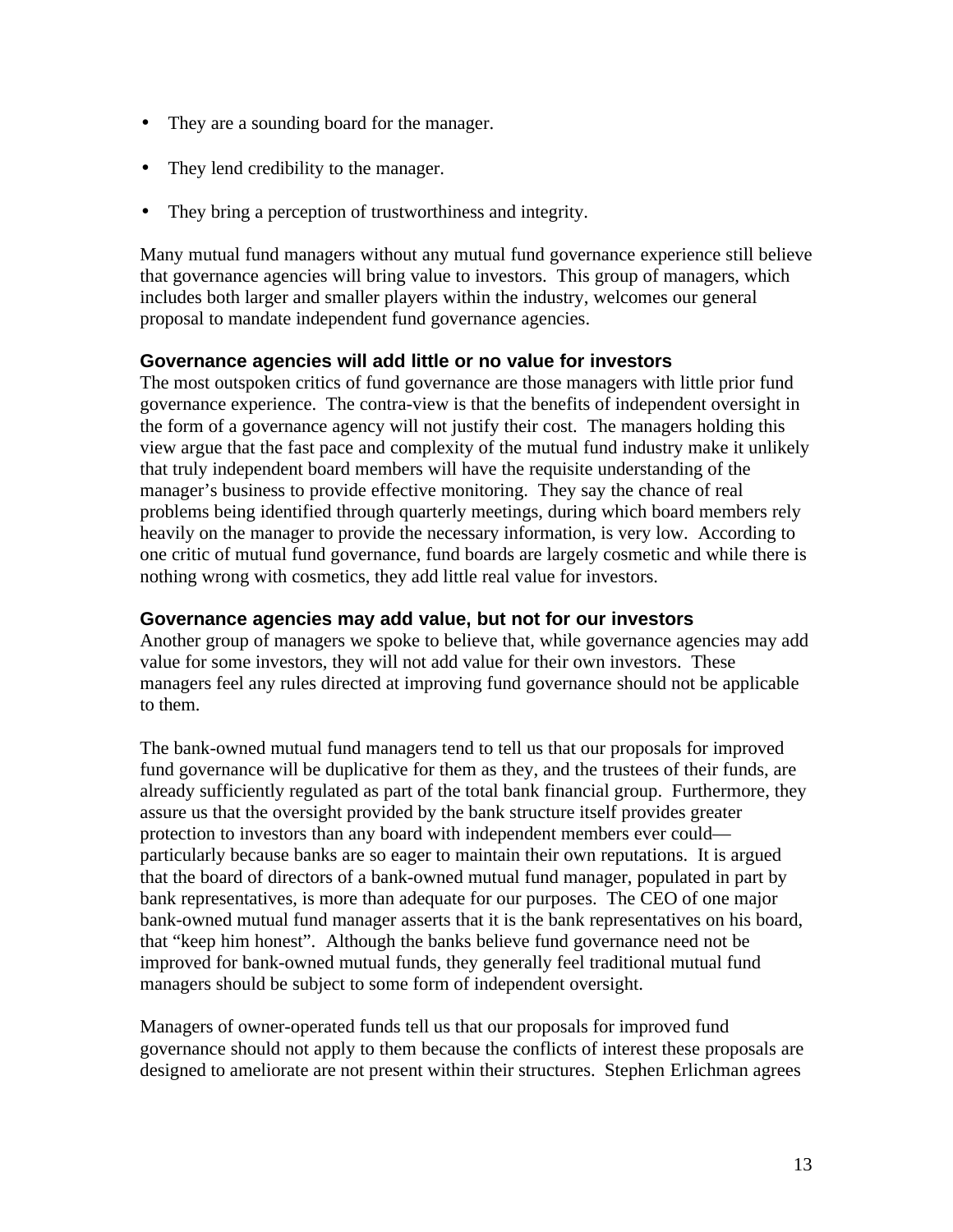"this structure is perhaps the purest model of aligning the interests of the mutual fund investors with the interests of the mutual fund manager."<sup>14</sup>

## **Are there any alternatives to fund governance?**

A number of possible alternatives to improved fund governance were discussed during our meetings with mutual fund managers. These ranged from changing nothing to adopting the U.S. approach to fund governance wholesale.

## **Maintain the status quo**

A small number of the mutual fund managers we spoke to would have us maintain the status quo. They believe the existing rules are sufficient to prevent any problems from occurring in the mutual fund industry, provided the regulator's compliance and enforcement departments perform their jobs effectively.

## **An enhanced role for auditors**

Rather than have us introduce an independent governance agency, some fund governance detractors would have us increase the role of a fund's auditors. This alternative is based on the understanding that auditors have an intimate understanding of the mutual fund business. One mutual fund manager we met with expressed the concern that governance agencies do not have the ability to "drill down" and find real issues, particularly if the manager is not forthcoming or is unscrupulous. This manager went on to explain that only an audit function could discover real problems. Another manager agreed that the auditors could provide more effective oversight than a governance agency that meets only quarterly.

In contrast to this view, some mutual fund managers told us that their auditors already review most of the important matters pertaining to their funds and they disagreed with the position that there should be an increased role for auditors. One such manager went on to remind us that auditors would increase their fees if given extra duties and predicted that the industry would resist the increased costs.

The auditing firms we spoke with explained to us that auditors with additional responsibilities cannot be a real substitute for a governance agency because good governance requires more than just careful auditing, it also requires the exercise of discretion.

## **Independent oversight, but at the fund manager level**

While some of the managers we spoke with agree there is a need for independent oversight, they argue they can achieve sufficient independence by putting independent directors on their own boards of directors. These fund managers feel their own interests are already sufficiently aligned with mutual fund investors and they believe that independent directors can manage any conflicts of interest that may arise.

<sup>14</sup> *Supra* note 1 at 106.

 $\overline{a}$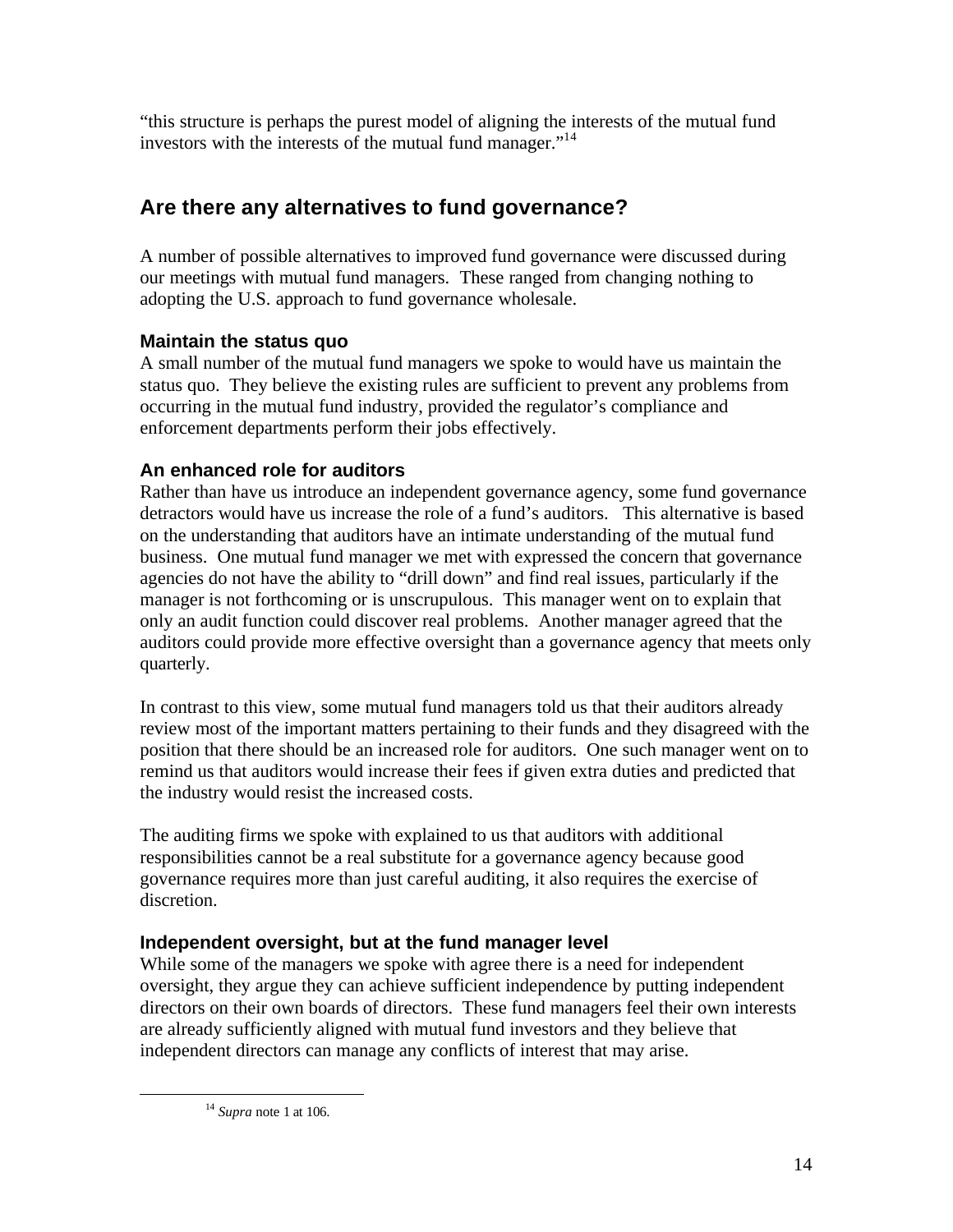#### **The U.S. approach**

Our research shows that the approach to mutual fund governance taken by the Securities and Exchange Commission (the SEC) in the U.S. would not be well received in Canada. A number of the mutual fund managers we met with felt the CSA should be wary of taking our cues from the SEC. Many cautioned that the SEC's rules are too complex to transplant into Canada. One mutual fund manager with a U.S. parent agreed that the SEC rules are "way too technical and minute" and explained that this denies U.S. mutual fund directors the flexibility they need to address issues.

## **The governance principles: industry experience and attitudes**

We explain in the concept proposal that each mutual fund manager may decide how to legally structure its own governance agency, so long as that governance agency satisfies the broad standards, called governance principles, established by the CSA.

All of the existing mutual fund governance agencies already abide by many of our governance principles to a greater or lesser extent. This part of the report:

- compares the industry's experience with mutual fund governance to the standards proposed in our governance principles; and
- presents the range of industry views on our specific proposals.

## **1. Each manager will establish a governance agency**

#### **The proposal**

We state in the concept proposal that each mutual fund family should have at least one governance agency to oversee the fund manager's management of its mutual funds. We do not propose to specify the maximum number of mutual funds that may be overseen by any one governance agency.

#### **Industry experience**

All of the mutual fund managers we surveyed have established only one governance agency to oversee some or all of their funds. In other words, none of the fund families have more than one governance agency, although, technically, fund families with mutual funds structured as corporations, have one governance agency per corporate fund. A board of directors for a corporate fund acts for one fund, but the same individuals may sit on the boards of all the corporate funds managed by the same fund manager. Generally, directors of corporate funds act as directors on the boards of less than 10 mutual funds. The remaining governance agencies tend to oversee a larger number of funds. Eight of the managers surveyed have governance agencies that oversee more than 50 mutual funds. Three of those eight oversee more than 80 mutual funds.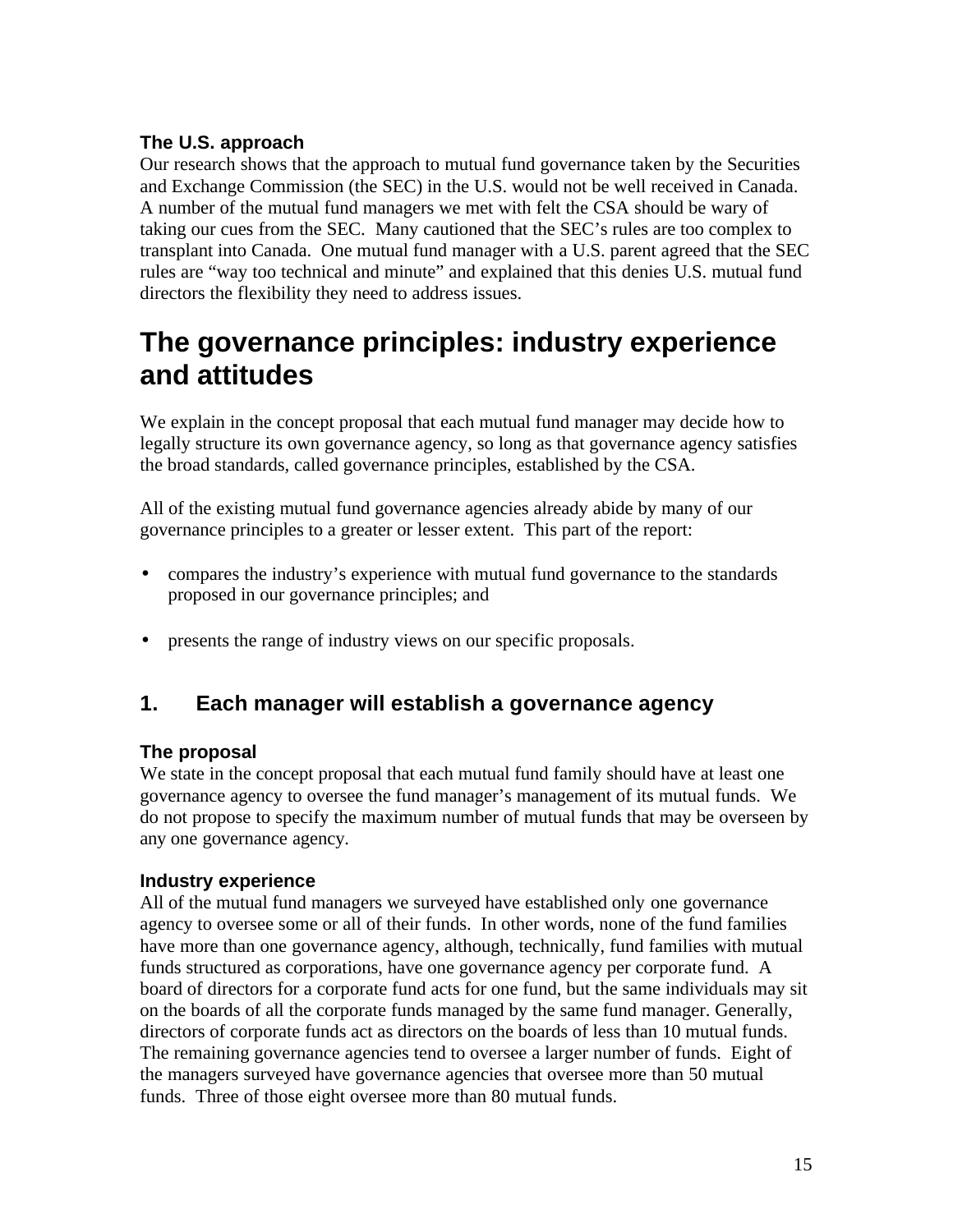Mutual fund managers with many funds tended to admit that it is a lot of work for their agencies to keep up with a large number of funds. However, we are told that the governance agency for one very large manager successfully deals with well over 100 funds, in part, by placing its reliance on the legwork of staff at the fund manager. Another large fund managers' governance agency effectively oversees over 70 funds by using checklists, charts and summaries to streamline the review process.

#### **Industry views**

All of the managers we interviewed were opposed to the prospect of our mandating the use of one governance agency per fund. One fund manager went so far as to say the idea was "ludicrous" because even General Motors has only one board overseeing a hundred different plants. We believe the implication here is that the different mutual funds in a fund family are really quite similar, in contrast to different plants in the example given. Another fund manager likes to draw a colourful analogy between the different mutual funds in its mutual fund complex and the different flavours of ice cream for an ice cream manufacturing company. On the other hand, another mutual fund manager warns us of accepting this analogy because ice cream has set variables, while mutual funds do not.

There appears to be a consensus in the industry that one governance agency will benefit from overseeing a number of funds. In the United States, where each mutual fund has its own board of directors, directors commonly hold multiple seats across a number of funds within a family. According to one study, a significant benefit arises from having common individuals sitting on a number of different boards because it increases their knowledge base and gives them a greater impact on fund operations.<sup>15</sup>

Some of the managers we spoke to admit that one governance agency may not be able to effectively oversee a very large number of funds. For example, a representative from one company with over 50 mutual funds told us it would be "a nightmare" for a governance agency with real duties to oversee that many funds because it wouldn't be able to get into all the relevant details. At the same time, none of the mutual fund managers we saw believe the regulator should specify a cut-off—rather, most managers agreed that fund managers and governance agencies should be given the discretion to decide for themselves what they can and can't handle.

## **2. The governance agency will be of a sufficient size**

#### **The proposal**

 $\overline{a}$ 

We propose that each governance agency have no fewer than three individual members.

<sup>15</sup> Tufano P., Sevick M., "Board structure and fee-setting in the U.S. mutual fund industry", *Journal of Financial Economics*, Vol. 46 (3) (1997) pp. 321-355.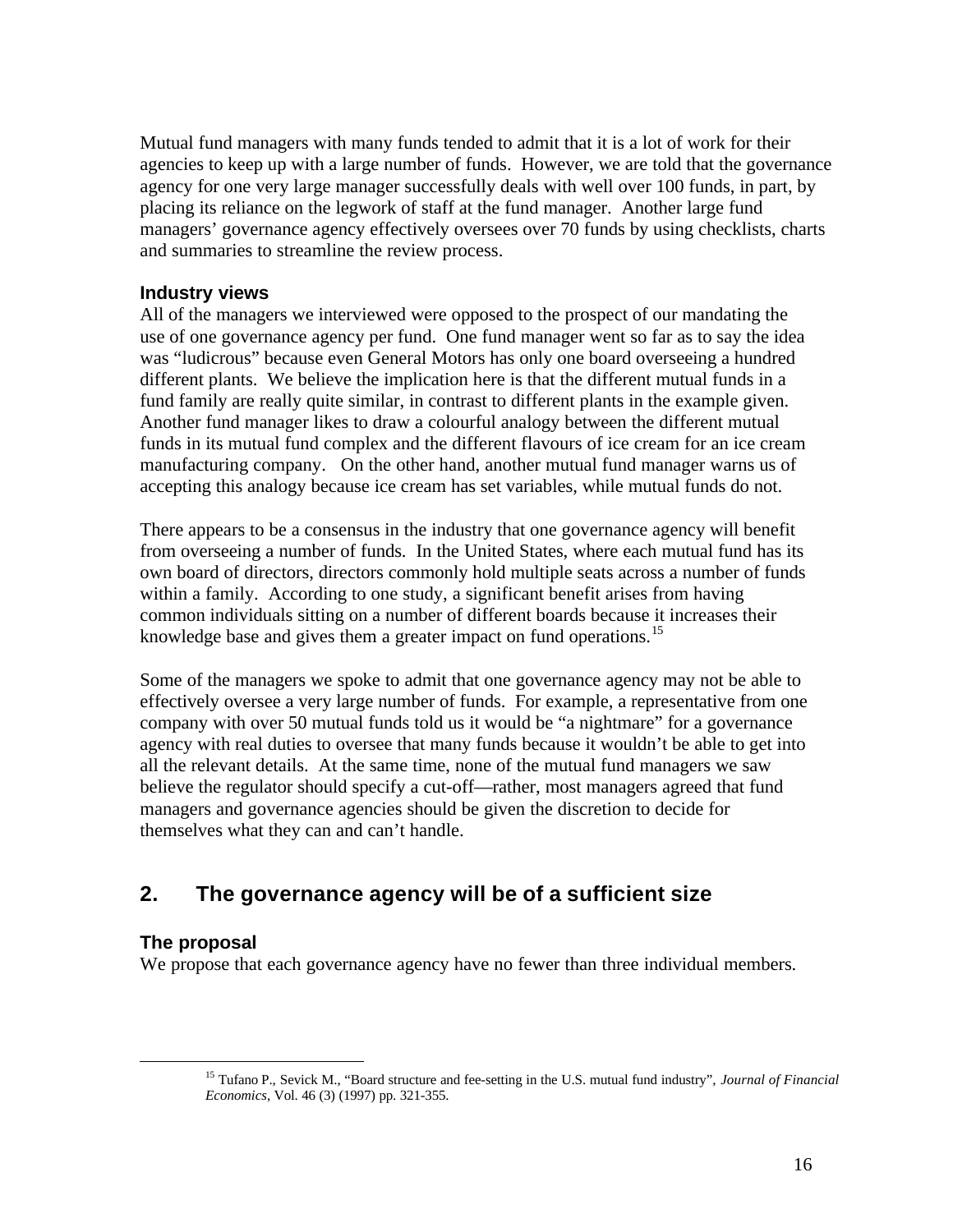## **Industry experience**

All of the governance agencies currently in existence have at least three members. The vast majority (over 90 percent), have more than three members. Governance agency sizes in Canada range from 3 members all the way up to 17 members. The most common board size is five members and the second most common is eight.

#### **Industry views**

In one U.S. study, a small board of three to eight members was found to be ideal because a board of this size is large enough to staff its committees and subcommittees without unduly increasing the fees charged to investors.<sup>16</sup>

## **3. Governance agency members will be independent**

## **The proposals**

We propose that a majority of governance agency members be independent of the mutual fund manager. We also propose that an independent member should act as the governance agency chair.

## **Industry experience**

The existing governance agencies have varying degrees of independent representation on them. Roughly 60 percent have a majority of members that are independent of the mutual fund manager while some 40 percent do not. The majority of the governance agencies falling into the second category could easily meet our independence requirement by replacing one related member with an independent or simply reducing the number of related members.

Interestingly, we found that most of the advisory boards have at least a majority of independent members and a number of advisory boards are completely independent of the manager. This may be because the advisory board model is premised on the notion of independent individuals providing advice to the manager.

## **Industry views**

Most of the mutual fund managers we spoke to agree the notion of independence is central to the purpose of our proposed governance agency. Members of the IFIC Fund Governance Committee tell us that the "market is starting to demand independence". A mutual fund manager that does not have a governance agency explained to us that the media is feeding the market's focus on independent fund governance.

One manager, whose governance agency lacks independence, believes that independence might, in fact, hamper the effectiveness of governance agencies and argues that internal people have more insight into the operations of the mutual fund manager. This manager went on to say that the addition of independent, external people would only compromise the quality and rigor of the governance discussions. It was also suggested that internal

 $\overline{a}$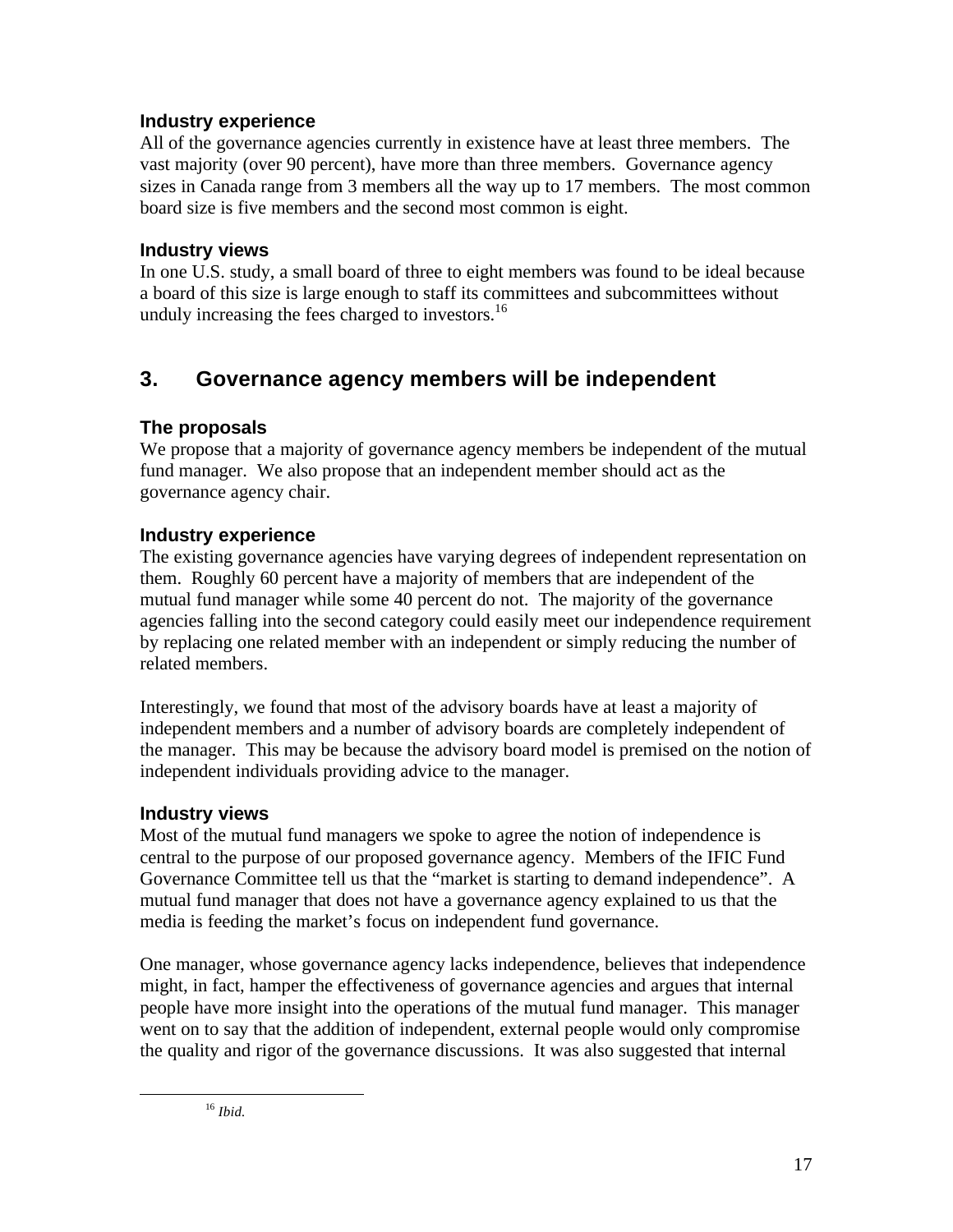members of the governance agency would be less forthcoming in the presence of "outsiders".

We were told by more than one mutual fund manager that an independent member should be the chair of the governance agency. A corporate governance study has shown that combining the role of board chair and company CEO is problematic because the influence exerted by the CEO tends to reduce the board's effectiveness. $17$ 

## **4. The role of the governance agency will be to oversee**

## **The proposal**

We state in the concept proposal that the governance agency's role is to ensure the mutual fund manager acts in the best interests of investors by overseeing its actions vis-àvis the mutual funds. We go on to clarify that the governance agency is to act in a supervisory capacity and is not to interfere with the day to day management of the funds.

## **Industry experience**

Our review of mutual fund disclosure documents demonstrates that the concept of governance agencies safeguarding the best interests of investors is central to mutual fund managers. The words "best interests of investors" are present in more than 20 of the 80 or so mutual fund AIFs we looked at. Of the mutual fund managers with existing governance agencies, 80 per cent indicated that their governance agencies ensure the manager acts in the best interests of investors.

## **Industry views**

The vast majority of the managers we spoke to agreed that "oversight" is not to be confused with "management". However, it is not always clear where oversight ends and management begins. To cite an example, one manager feels strongly that its governance agency should not be in charge of monitoring the performance of its funds, while many others feel this falls squarely within the scope of a governance agency's duties.

## **5. The governance agency will carry out specific responsibilities**

As one might expect, in the absence of a regulatory regime for mutual fund governance, the responsibilities of the different governance agencies in place today vary widely. At one extreme, some governance agencies have only a vague duty to provide advice to the manager. At the other extreme, some governance agencies have a long list of duties that may include acting as the audit committee of the funds, approving the prospectus and financial statements, and reviewing fund performance and management expense ratios.

 <sup>17</sup> Collier P., Gregory A., "Audit committee activity and agency costs", *Journal of Accounting and Public Policy*, Vol. 18 (4-5) (1999) pp. 311-332.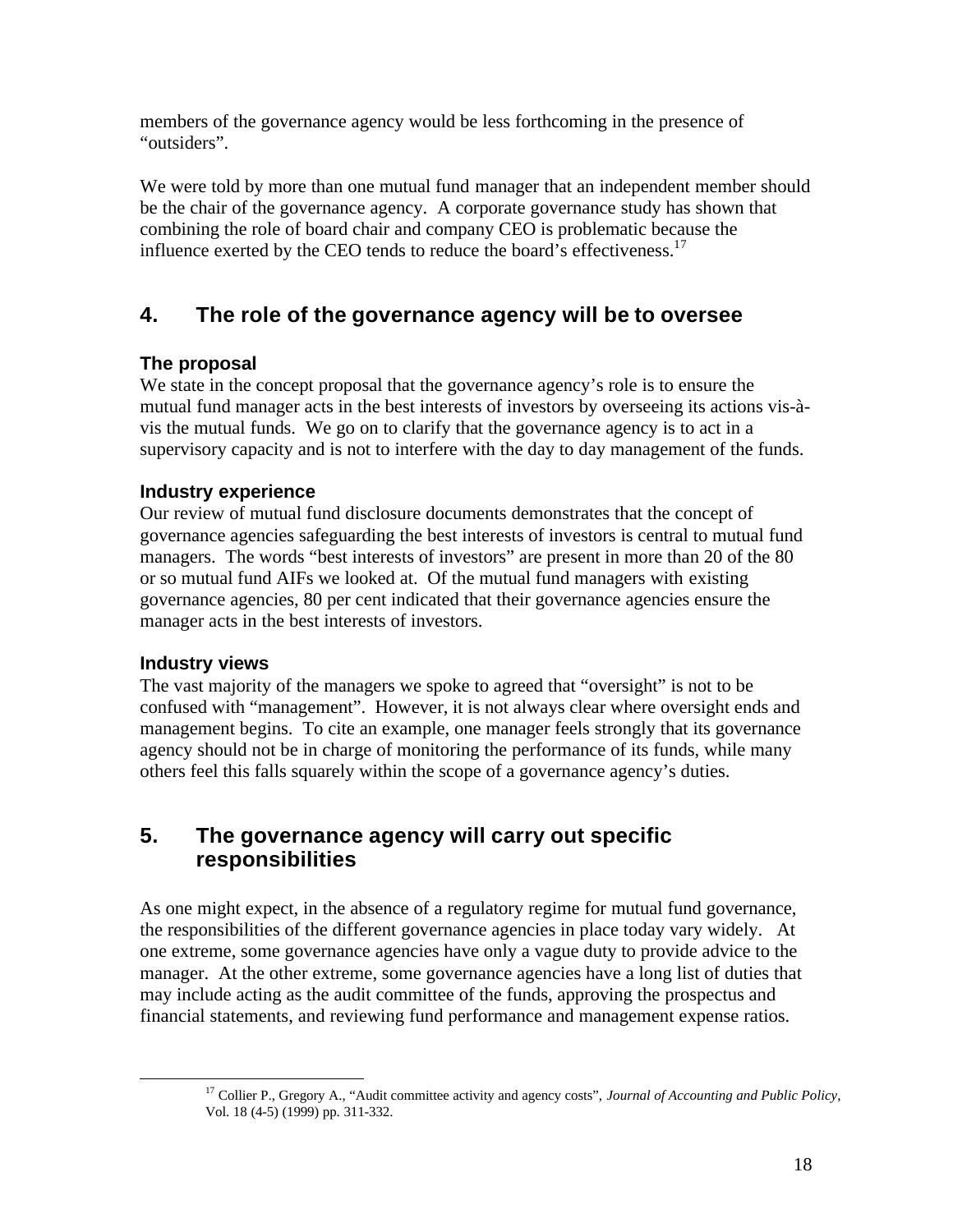## **a. Meet regularly with the manager**

## **The proposal**

We expect each governance agency to meet regularly with the mutual fund manager.

## **Industry experience**

Most of the governance agencies we surveyed meet at least quarterly. Only four of the 28 governance agencies meet less than 4 times a year. Some of the governance agencies met eight times in the last year and one governance agency met once a month.

## **b. Identify material policies and procedures**

## **The proposal**

Each governance agency will be expected to determine which policies and procedures of the fund manager are material to investors. If the fund manager does not have any specific written policies and procedures, the governance agency will ask that these be developed.

## **Industry experience**

Internal policies, practices and guidelines are an integral part of most managers' fund governance mechanism. Of the 70 managers in our database, only 11 stated that they have no policies, practices or guidelines in place. The remainder made explicit reference to at least one policy, practice or guideline, although often this one policy or guideline was an industry developed code of ethics, and not the types of policies and procedures we list in the concept proposal. $^{18}$ 

## **c. Monitor compliance with policies and procedures**

## **The proposal**

 $\overline{a}$ 

We propose that each governance agency monitor the mutual fund manager's compliance with its policies and procedures.

## **Industry experience**

Over 70 percent of the existing governance agencies already approve and monitor certain policies and procedures of the mutual fund manager.

## **d. Consider and approve benchmarks**

 $18$  A significant number of fund companies rely on policies, codes or guidelines established by an industry group. A large number rely on the IFIC Code of Ethics for Personal Investing while a handful use the AIMR Code of Ethics and Standards of Professional Conduct, the ICAC Code of Ethics in the Statement of Function & Principles of the Professional Investment Counsel, or the IDA Code of Conduct.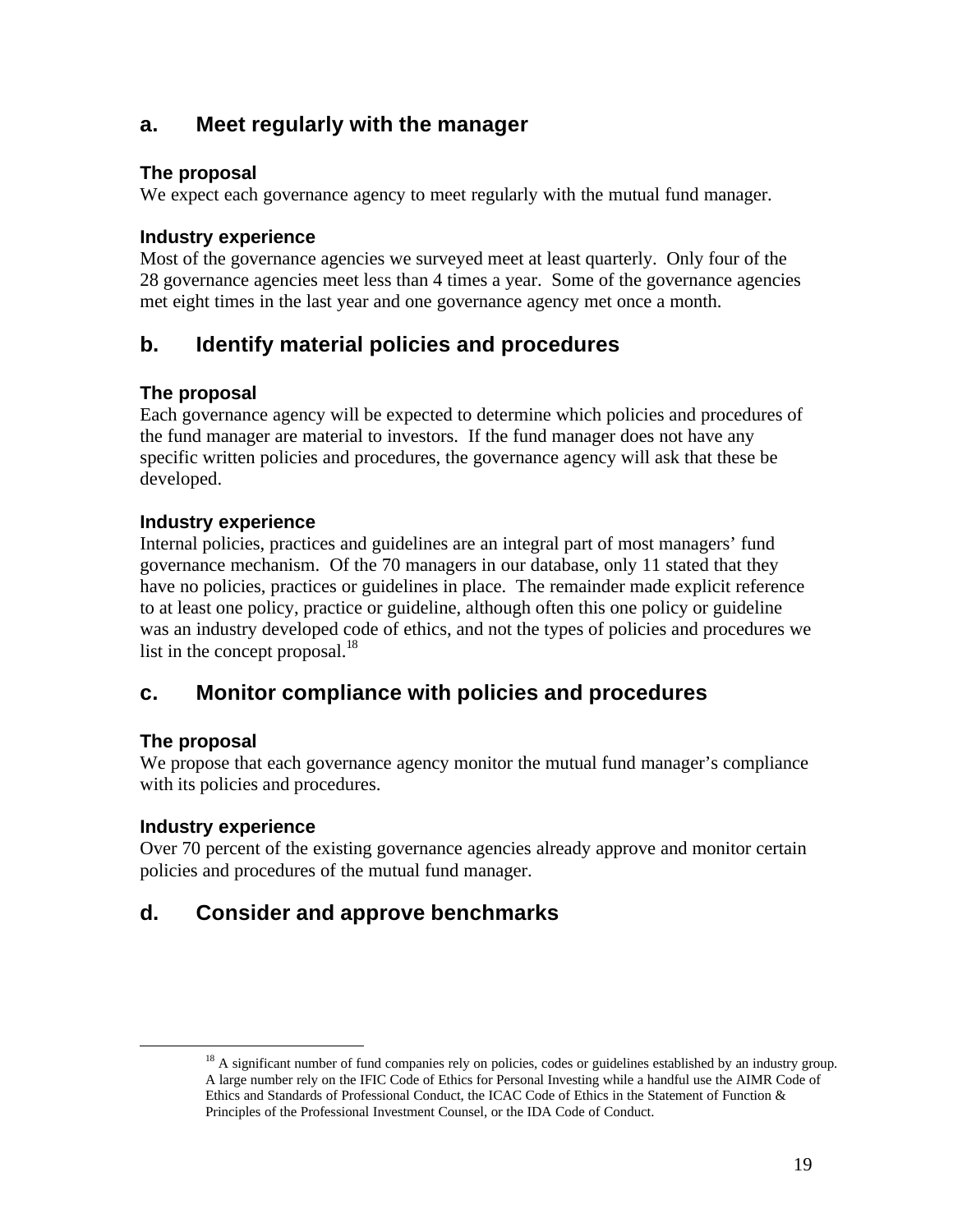## **The proposal**

We will require each governance agency to consider and approve the mutual fund manager's choice of benchmarks against which fund performance will be measured. Governance agencies will also measure fund performance against these benchmarks.

#### **Industry experience**

Almost 80 percent of the existing governance agencies already monitor the performance of their mutual funds against benchmarks.

## **e. Act as the audit committee**

## **The proposal**

We will require each governance agency to act as an audit committee and approve the financial statements of the funds.

## **Industry experience**

Over 60 percent of the existing governance agencies act as an audit committee and approve the financial statements of the funds. Many of these audit committees are independent. One mutual fund manager has its audit committee meet with the funds' auditors without management present.

According to our review of fund governance disclosure, it appears that an audit committee may have some, or all, of the following responsibilities:

- reviewing the operations of the fund
- ensuring policies are maintained
- reviewing the risk profile of the fund
- evaluating systems of internal controls and reporting procedures.
- reviewing the annual financial statements
- reviewing the results of the external auditors' review of the financial reporting process and to report any unresolved issues to the board of directors
- making recommendations to facilitate improvements to the financial reporting.

## **Industry views**

 $\overline{a}$ 

One corporate governance study has shown that audit committees, composed entirely of independent directors, are more effective at reducing agency costs—a prime consideration for mutual funds.<sup>19</sup>

## **6. Members of the governance agency will be subject to a standard of care**

<sup>19</sup> *Supra* note 15.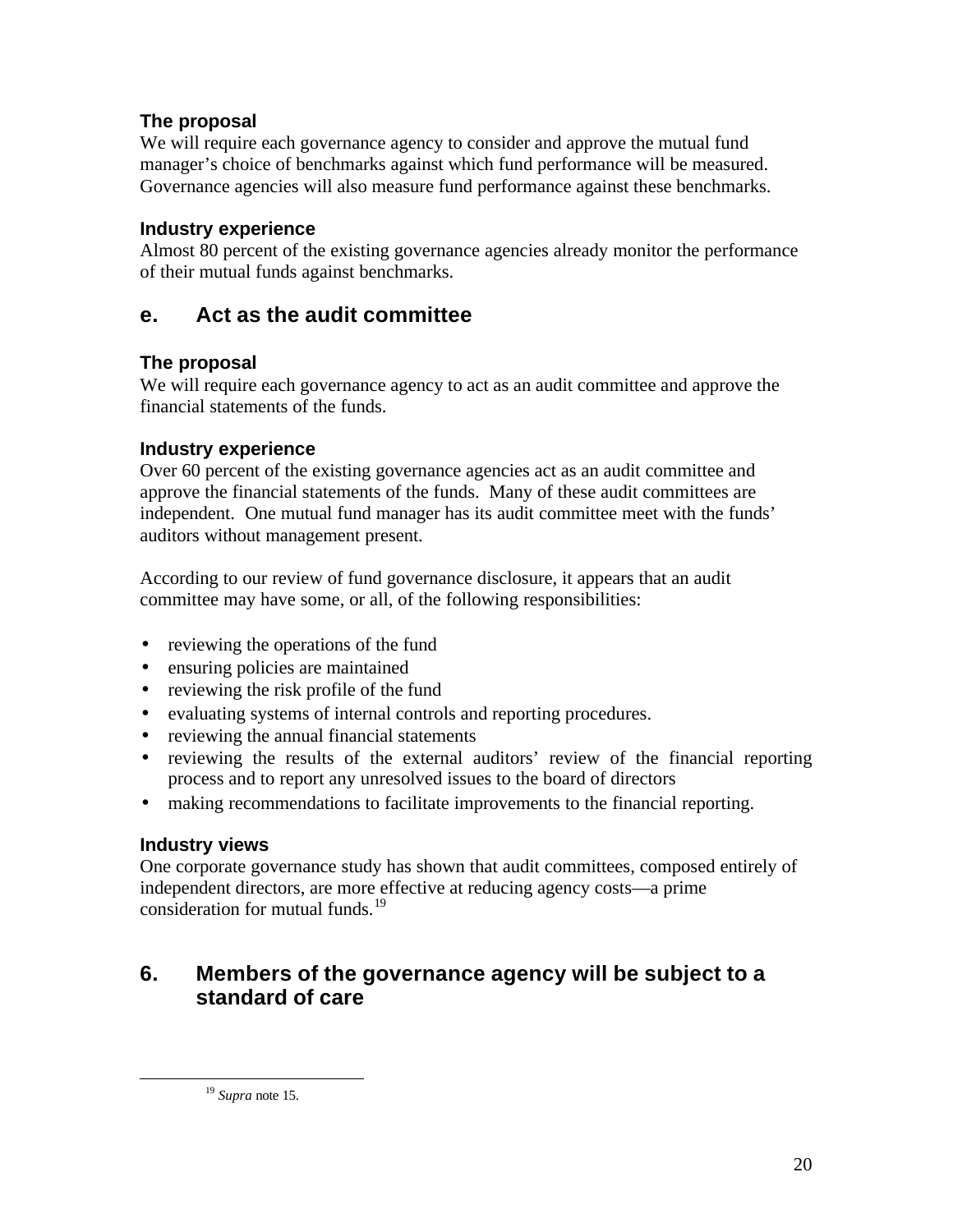## **The proposal**

Governance agency members will be required to exercise their powers and discharge the duties of their office honestly, in good faith and in the best interests of investors. In so doing, they will be required to exercise the degree of care, diligence and skill that a reasonably prudent person would exercise in the circumstances. Members of a governance agency will only be liable for investor losses if those losses result from a failure of the governance agency to discharge its duties in accordance with the standard of care.

#### **Industry experience**

Because of corporate statutes, the members of a corporate mutual fund's board of directors are clearly subject to a standard of care. The issue is not as clear-cut in the context of mutual fund trusts. Our survey found that just over half of the mutual fund managers with governance agencies for their mutual fund trusts believe their governance agency members attract potential legal liability for their actions. Just under 50 percent believe that governance agencies for mutual fund trusts have no such potential liability. We believe one of the benefits of our proposals for improved fund governance is that it will clarify this issue and ensure consistency throughout the industry.

#### **Industry views**

Liability of the members of the proposed governance agency was one of the most controversial topics we broached with the mutual fund managers we interviewed. Not surprisingly, there was no consensus view on this issue—in fact, many of the managers spoke at cross-purposes. We found that there was a general lack of understanding of what standards of care in this context means. Certain managers spoke about the benefit of having a "deep pocketed" governance agency, such as a registered trust company. Other managers worried that any liability attaching to a governance agency will dilute, or be duplicative of, the manager's liability. Both of these ideas are not consistent with the kind of standard of care we envision for members of a governance agency. Any liability on the part of the governance agency members would not detract from that of the fund manager in the event of a loss for which the fund manager is responsible. The purpose of requiring members to follow a defined standard of care is to ensure that members of that governance agency take responsibility for their actions.

A number of the managers told us personal liability for governance agency members is not necessary because risk to their reputation is a greater motivator than the risk of financial loss. We note that the members of the current governance agencies are often experienced business people with excellent reputations. On the other hand, one manager insisted that liability is necessary for its governance agency to "do its job".

## **7. Appointment of the governance agency members**

#### **The proposal**

The first members of the governance agency may be appointed by the mutual fund manager or elected by investors, at the option of the fund manager. Thereafter,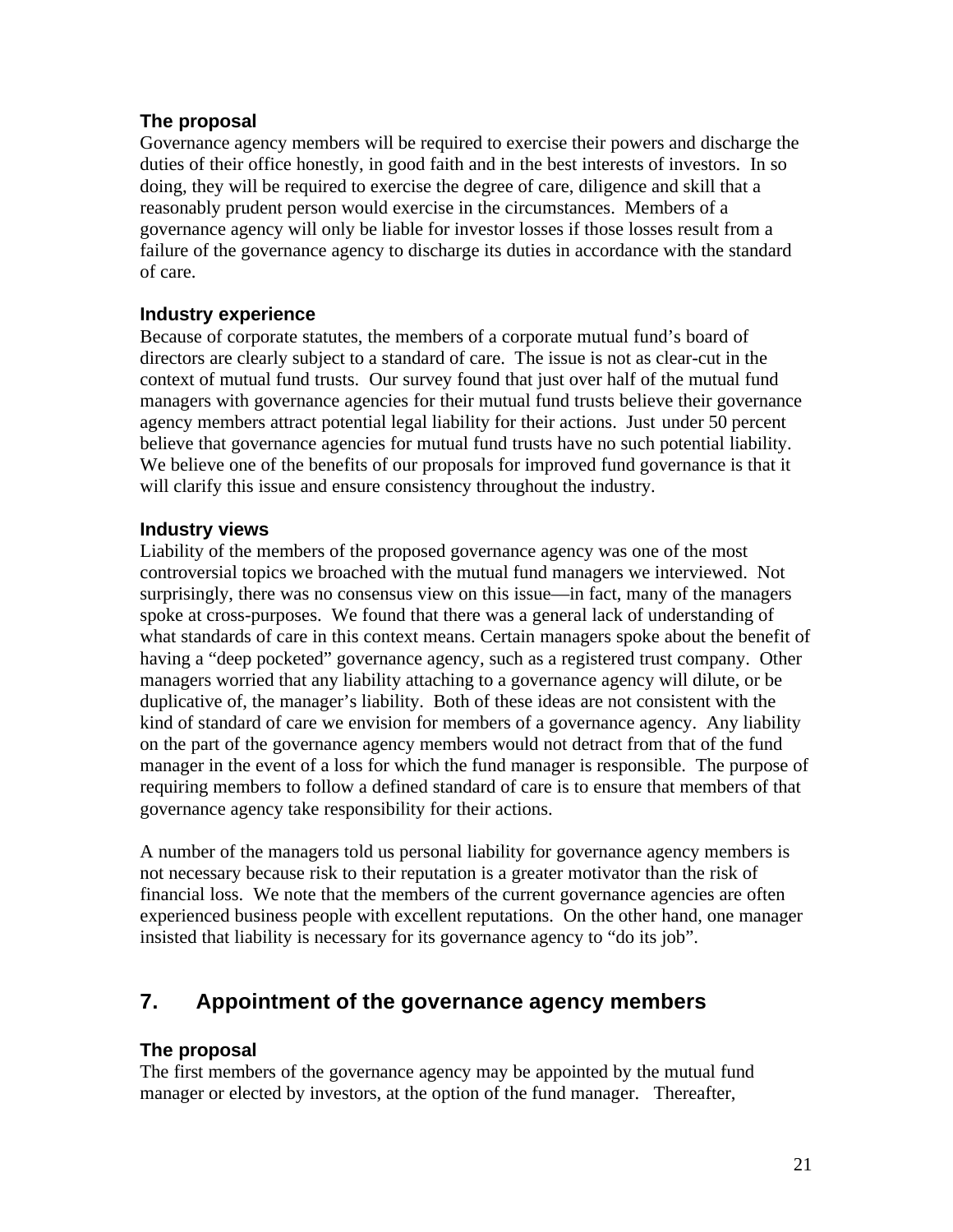individuals chosen by the remaining governance agency members will fill vacancies on the governance agency. Disclosure to investors about governance agency appointments and resignations will be required.

#### **Industry experience**

With one exception, every mutual fund manager with a governance agency appointed the initial members of that agency. One mutual fund manager had its investors ratify its initial member choices at a special meeting. Mutual funds structured as corporations, either hold annual meetings to permit investors to elect a slate of directors, or have the mutual fund manager, as holder of the voting common shares elect them. In either case, corporate law dictates how boards of directors of corporations are elected.

Vacancies on governance agencies for trust funds are currently filled in a number of ways:

- manager appoints new members (50 percent)
- governance agency appoints new members (18 percent)
- manager nominates new members and governance agency appoints them (18 percent)
- governance agency nominates new members and manager appoints them (3 percent)
- investors ratify new appointments at special meeting (7 percent)
- external body appoints new members (3 percent)
- independent trustee appoints new members (3 percent)

#### **Industry views**

The industry did not have very much to offer us on the appointment of governance agency members. While most managers agreed that an election by investors is the most obvious approach, most of them also pointed out that investor apathy, coupled with the fact that most governance agencies will oversee more than one fund, make this impractical.

According to most of those we spoke with, appointment by the manager with disclosure of the choices to investors is a more practical solution.

## **8. Compensation of the governance agency members**

## **The proposal**

We propose to allow each governance agency to set its own compensation, which can be paid out of fund assets, provided certain disclosure to investors is given. Fund managers will have a "veto" in case of perceived unreasonable levels of compensation.

## **Industry experience**

The compensation paid to governance agency members ranges from nothing to \$30,000 per annum. The average per annum fee is between \$15,000 to \$20,000. Almost 30 percent of the managers surveyed do not pay their governance agency members, because the governance agency positions are voluntary or the members are otherwise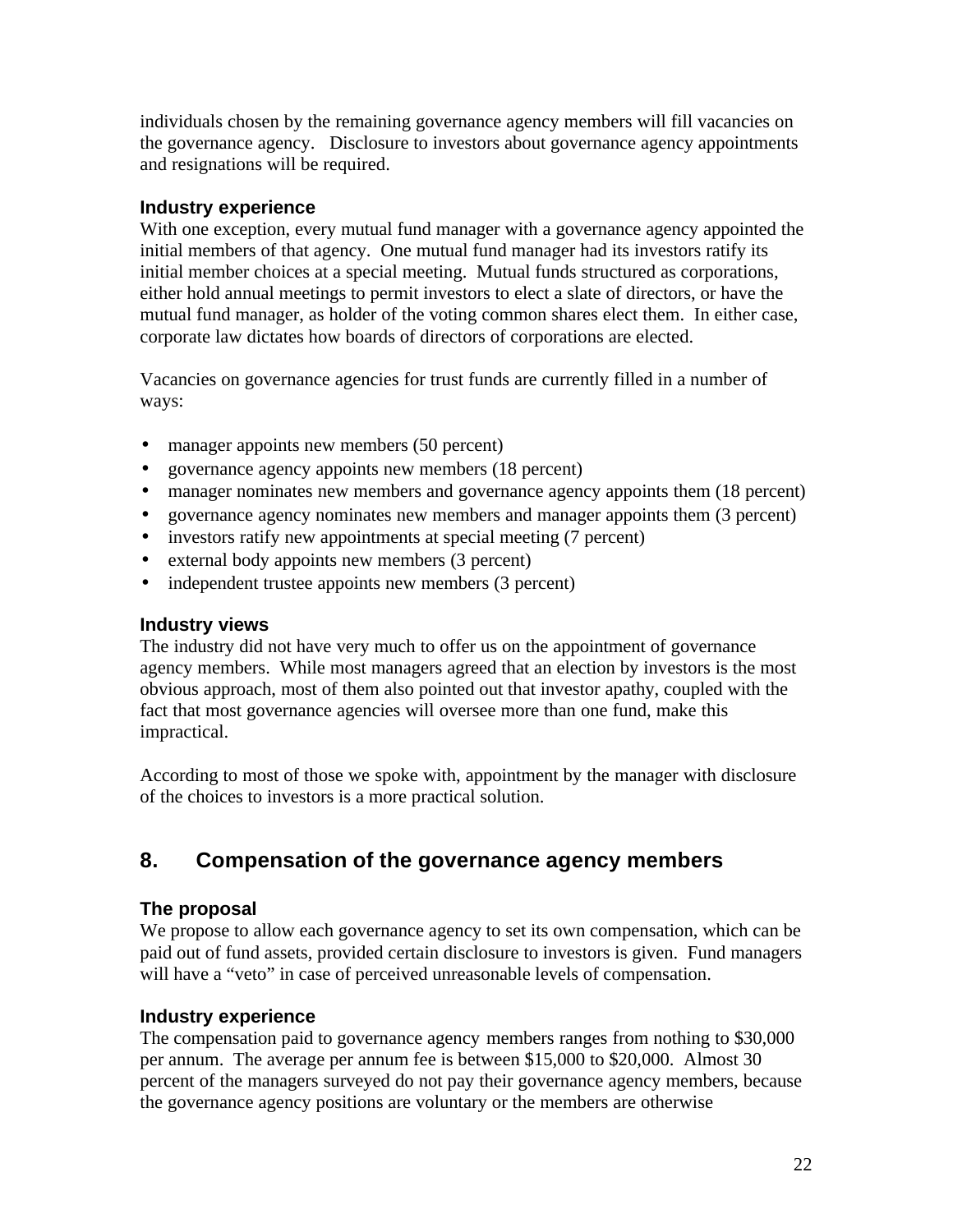compensated as employees or officers of the mutual fund manager. None of the mutual fund managers included in our survey offer mutual fund units or shares to their governance agency members as part of a compensation package.

Only 2 of the 28 governance agencies set their own compensation. Another two set their own compensation in conjunction with the manager. The remaining managers set the compensation for governance agency members.

More than half of the managers surveyed indicated that fees and costs are paid out of fund assets—the remainder pay the fees and costs of the governance agency themselves.

#### **Industry views**

One mutual fund manager suggested that governance agency members and the manager should jointly approve compensation. This manager pointed out that U.S. fund directors tend to "jack-up their own fees". They went on to conclude that we must give the manager some "blocking-power".

The majority of managers we asked believed that members of the governance agency should be compensated out of fund assets rather than by the manager. This is said to be logical because the governance agency is really there for the investor. It also avoids a conflict situation where the governance agency might be swayed towards the fund manager due to the compensation the manager is paying the members.

One manager urged us to consider requiring members of the governance agency to be compensated in units of the funds they oversee. This, it was argued, will align their interests with those of investors.

## **9. Dispute resolution**

## **The proposals**

If a governance agency's disagreement with the mutual fund manager cannot be otherwise resolved, the governance agency will have the option to put the issue before investors at special meetings called for that purpose. If the governance agency chooses not to go to investor meetings, it must tell investors about any unresolved dispute and how it proposes to deal with it. The governance agency will not have the power to terminate the fund manager's appointment as manager, without authorization from the investors.

A fund manager may decide that the governance agency for its mutual funds or an individual member is not performing duties or carrying out responsibilities in accordance with the standard of care. Fund managers will have the option of calling investor meetings to have investors terminate the appointment of governance committee members and elect new members.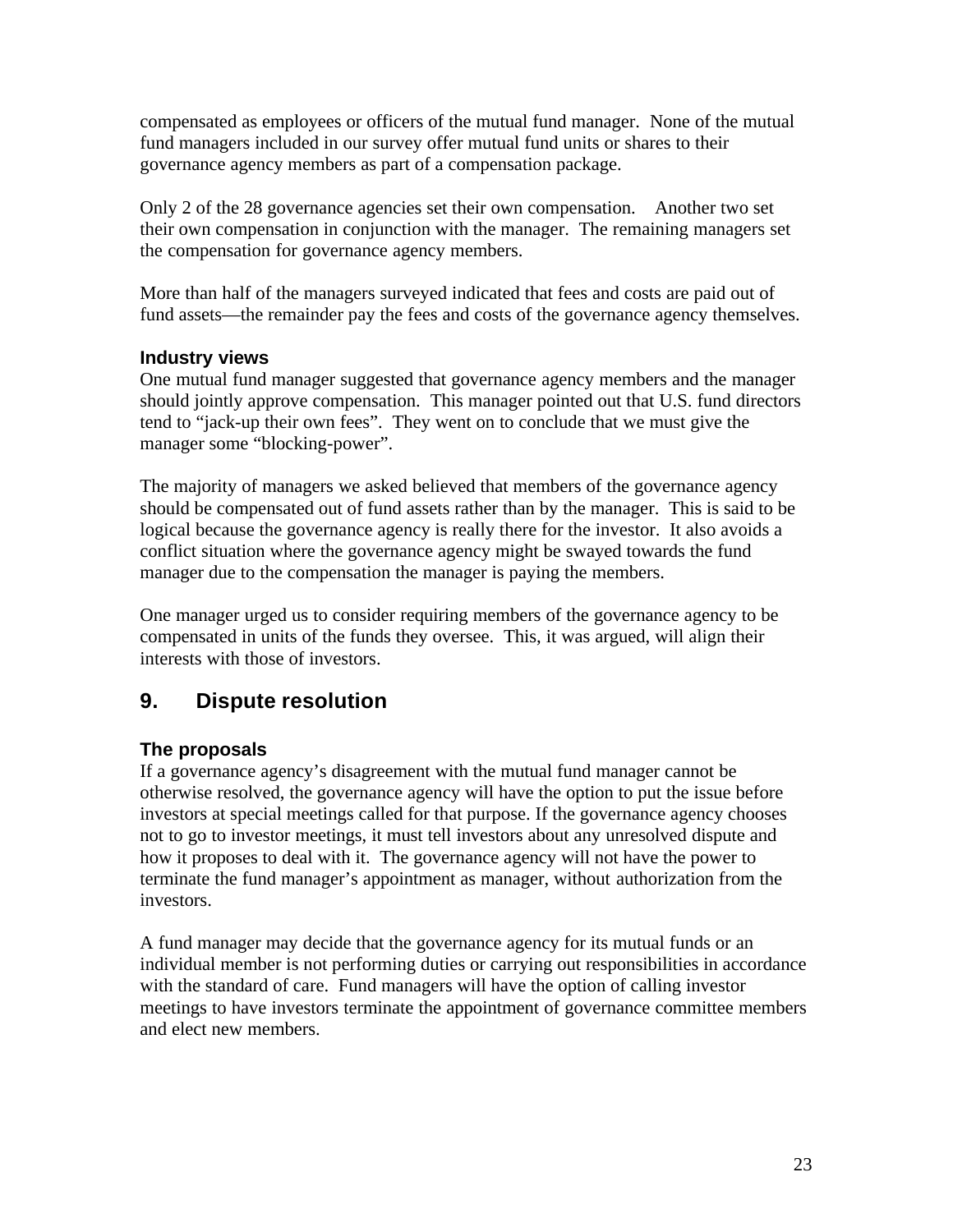#### **Industry experience**

More than 60 percent of the managers surveyed indicated that they have never disagreed with their governance agency. The managers who have had such disputes tell us these are always resolved after discussion between the manager and the governance agency. None of the existing governance agencies have put disputes before investors, either at a meeting or in a written communication; however, one governance agency has threatened to go to investors with unresolved issues.

#### **Industry views**

The mutual fund managers we spoke to almost unanimously believe our proposed governance agency should not have the power to terminate the manager. Only one manager questioned whether a governance agency without this avenue of recourse would "lack teeth". The arguments against allowing the governance agency to fire the manager are summarized as follows:

- Investors are purchasing the manager's expertise as much as they are purchasing a product and they would be very surprised to find their fund was no longer managed by that fund manager.
- Practically speaking, a governance agency simply would not fire the manager without authorization from investors.
- A "kooky" or "belligerent" governance agency with "its own agenda" should not have this kind of power.

The ability to call a meeting of investors, though not as vehemently opposed as the ability to fire managers, also received mixed comments. A manager with a well-established governance agency explained that their governance agency would resign before a dispute could ever be brought before investors. Other managers agreed that business reality would prevent this avenue of recourse from being pursued. Many managers told us the ability to call investor meetings is not meaningful or practical because nobody ever attends these meetings and "you need to beat the bushes to get a quorum". One manager reminded us that investors invest in mutual funds precisely because they don't want to be bothered overseeing their investments – "you are asking them to do something they don't want to do when you call them to meetings".

Some managers told us the ability to issue a press release or notify the regulator of a problem is a sufficient avenue available for governance agencies to resolve disputes with fund managers. Another manager said it is enough that the governance agency be entitled to consult with independent counsel. A large number of managers felt the resignation of governance agency members would send a powerful message to the public and as such, the CSA did not need to mandate any specific dispute resolution.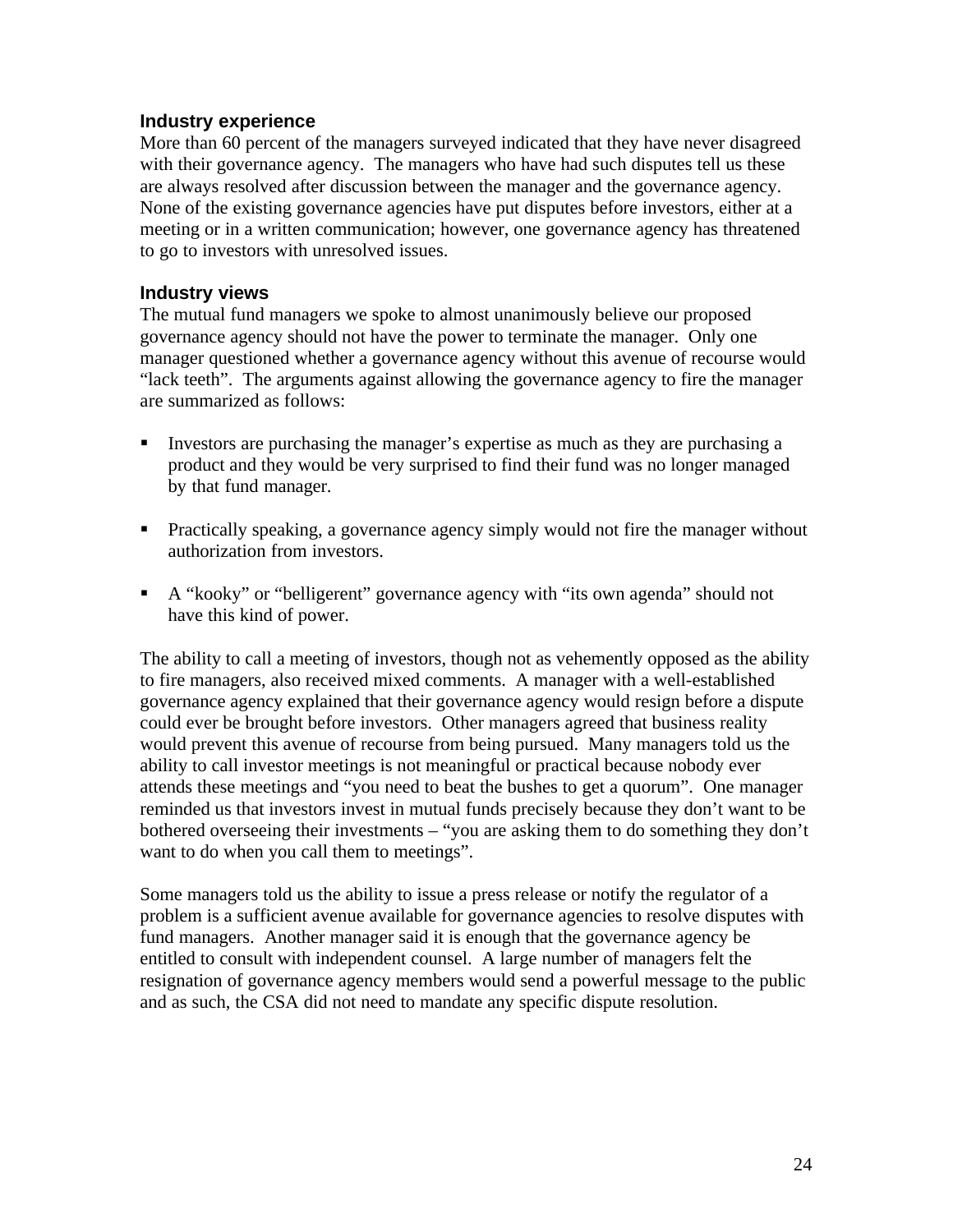## **10. Reporting to investors**

#### **The proposal**

We propose that investors receive point of sale disclosure of the name and background of each governance agency member, the compensation paid to governance agency members and the responsibilities of the governance agency. We also propose that they receive annual reports from the governance agency including information on the activities of the governance agency, any changes in its membership and compensation, its assessments of its performance, and any unresolved disputes between the governance agency and the mutual fund manager.

#### **Industry experience**

We were surprised to learn that two of the mutual fund managers surveyed tell their investors absolutely nothing about their governance agency (given the AIF requirements of NI 81-101, this is particularly surprising). The vast majority, on the other hand, do make some disclosure. More than half of the mutual fund managers we saw put the names of their governance agency members in the AIF for their funds. Just less than half of the managers disclosed the compensation paid to their governance agency members in an AIF. Almost 60 percent of the mutual fund managers surveyed describe the mandate of their governance agency in an AIF

Three of the existing governance agencies provide an annual letter or information notice to investors. Three others noted that their annual report contains information about their governance agencies. Of the managers surveyed, 50 percent have had members resign in the past, but investors were informed in only 15 percent of those cases.

#### **Industry views**

The managers we spoke to unanimously agreed that investors should be informed about the governance of their mutual funds. Reporting to investors is significant because it creates a nexus between the governance agency and investors.

## **Registration of mutual fund managers: industry experience and attitudes**

On the registration of fund managers "pillar", we saw much more uniformity in the views expressed. Every manager agreed that minimum standards of some sort should be imposed on fund managers and they agreed that registration is an appropriate tool to accomplish this. In fact, some voiced the opinion that it is "high time" managers get registered.

The only real caveat being that the new registration system should not be duplicative or arcane. IFIC's Fund Governance Committee suggested that mutual fund managers should only be required to register in one jurisdiction. Managers who are already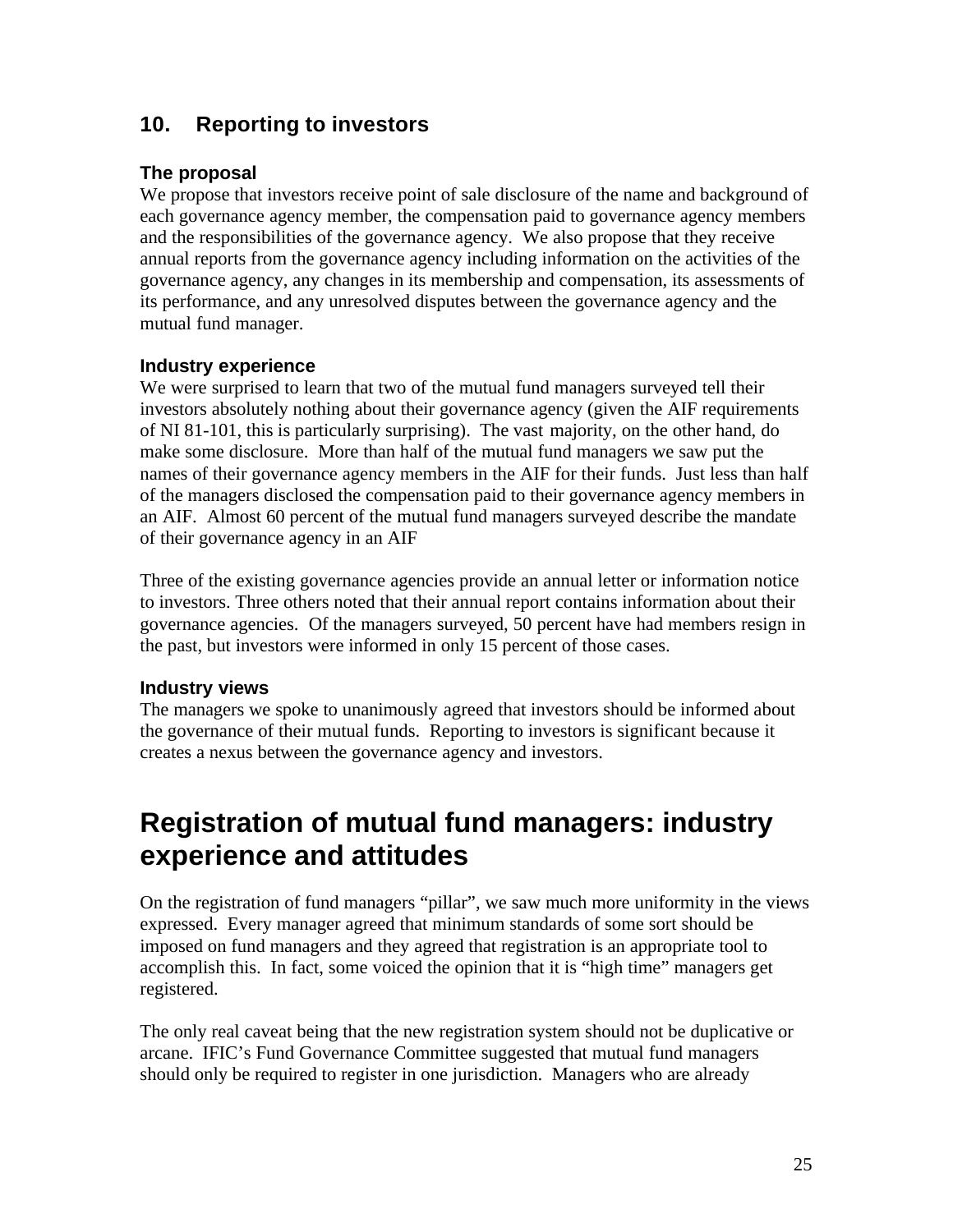registrants should be able to simply "check-off one more box" on their annual registration.

#### **Minimum proficiency**

One fund manager told us that every mutual fund manager needs at least 3-4 people who will: (a) act as CEO and who has the qualifications of an entry-level fund manager; (b) act as CFO – who has a financial background; (c) handle compliance; (d) look after administrative matters and customer service; and (e) look after fund accounting.

#### **Ability to monitor third-party service providers**

A fund manager told us that even if certain functions are out sourced to third-party service providers, the mutual fund manager should have sufficient qualified staff to monitor these functions. Another echoed this comment: "sufficient competencies are required within the fund manager to enable it to effectively oversee the activities of service providers". Another fund manager suggested that we think about two levels of registration with different proficiency requirements for "virtual" managers versus full service managers.<sup>20</sup>

#### **Minimum capital requirements**

Thoughts on whether fund managers should be subject to minimum capital requirements were quite equally divided. Some insist that minimum standards for mutual fund managers must include capital requirements. This is so that investors may have some comfort that there is enough money available to address manager risk. A "deep pocket" must be available to adequately compensate investors in the case of loss. Those in favour of capital requirements say that managers need sufficient capital to cover the operating expenses of their funds for at least five years in the event the funds gets little business. Smaller mutual fund managers expressed the concern that minimum capital requirements could put them out of business. At the same time, a relatively new entrant into the fund business reminded us that new mutual fund managers already need a substantial amount of capital to enter the market. These fund managers advised us not to concern ourselves too greatly with creating barriers to entry for smaller mutual fund managers as nonregulatory barriers are already significant and serve, in a practical sense, to keep mutual fund managers under a certain size out of the industry.

## **Re-evaluation of product regulation: industry experience and attitudes**

The third pillar of our renewed framework is the one that has most fund managers excited. Those mutual fund managers with related underwriters or that are part of a financial group see this commitment to re-evaluate product regulation as a solution to their problems with the current conflicts regime. They see independent fund governance

<sup>&</sup>lt;sup>20</sup> "Virtual" managers are managers who have outsourced all essential functions to third-party service providers. These managers are often "one-man-shows", run by a founding entrepreneur.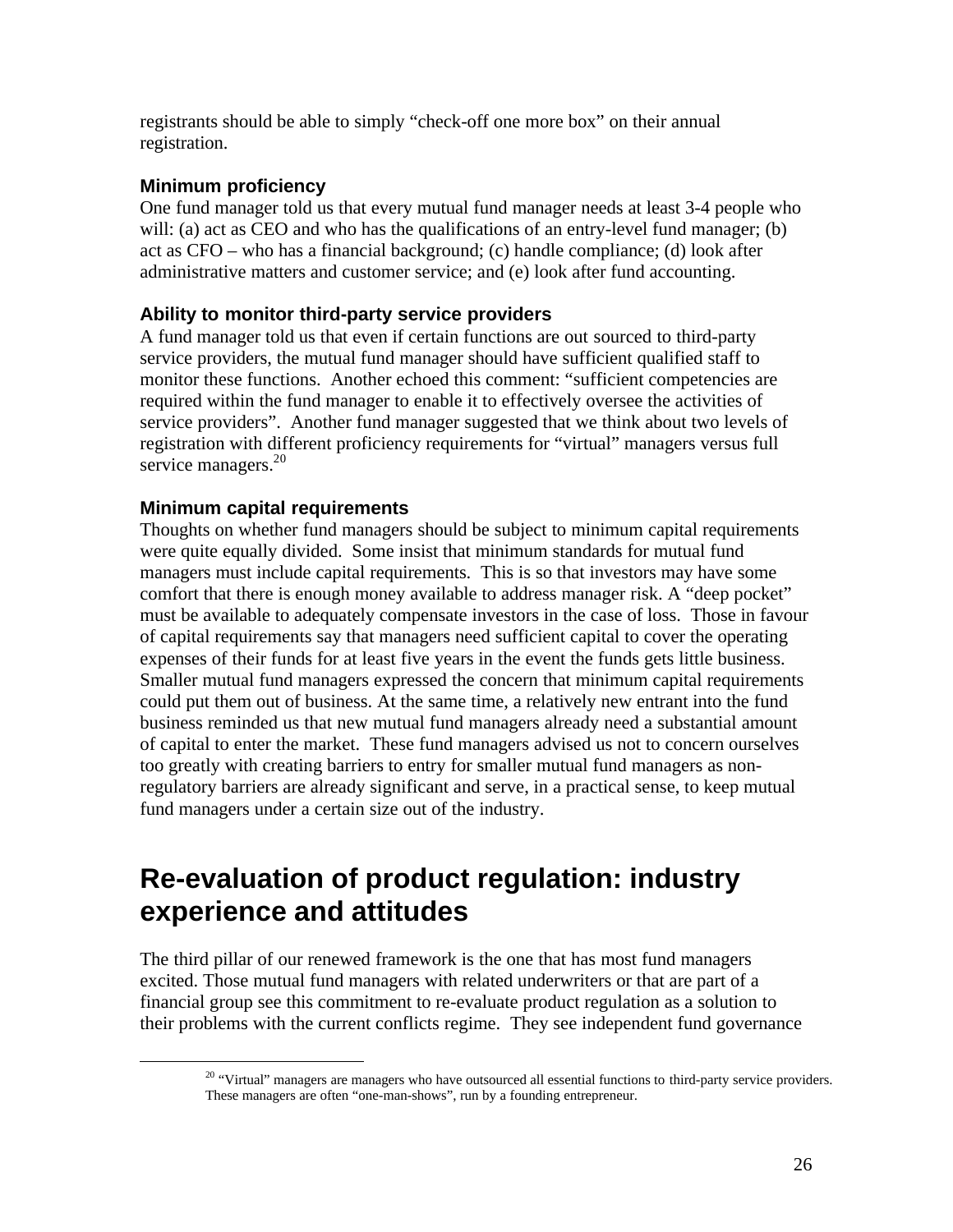as the only practical solution for the problems they are experiencing with our current conflicts regime.

While most of the industry sees the relaxation of the existing product regulation as the "sugar on the pill", a small group of mutual fund managers are not convinced the CSA can or should re-evaluate the detailed rules in NI 81-102. For the most part, these managers would prefer not to swallow the pill at all because they are not proponents of fund governance or relaxation of the product regulation. Interestingly, these managers tend to prefer the certainty of set product regulation and they are not convinced the existing rules should be relaxed.

Others we spoke with felt that "removing portions of the existing regulation will only open up more risk". One fund manager with a governance agency in place, is "skeptical of how much we can take off the table". It feels it is important to maintain the "rule of law" and warns us that the same people who are pushing for more flexibility may come to us later for guidance on these very matters. Another fund manager expressed concerns about whether independent governance agencies would be qualified to address conflicts.

## **Proposed framework for cost-benefit analysis**

## **The need for a cost-benefit analysis**

Economists use cost-benefit analysis as a complementary tool for decision making and also to communicate reasons for policy changes or decisions. Through a cost-benefit analysis, economists can estimate the costs of an initiative and compare those costs to the estimated benefits. Some costs and benefits are easy to quantify—that is a dollar figure or dollar range can be estimated. In this case, a quantitative, or numerical, analysis can be completed. Other costs and benefits are more subjective and are difficult, or even impossible, to quantify. In this case, a qualitative analysis is used.

We know that the costs of improving fund governance and the regulation of mutual fund managers must be proportionate to the significance of the regulatory objectives we seek to realize.<sup>21</sup> To ensure that we do not impose unjustifiable costs on the mutual fund industry and investors, the OSC's chief economist will prepare a quantitative cost-benefit analysis of our proposals. This quantitative analysis will supplement the qualitative benefits we cite in concept proposal in support of our renewed framework for regulating mutual funds and managers.

## **We have information about costs, but little numerical data of benefits**

We know from our industry consultations that the costs attached to the CSA's proposed renewed framework of regulation are a matter of some interest and concern. For this reason, our chief economist has estimated, on a preliminary basis, the costs of creating

1

<sup>21</sup> See section 2.1 of the *Securities Act* (Ontario).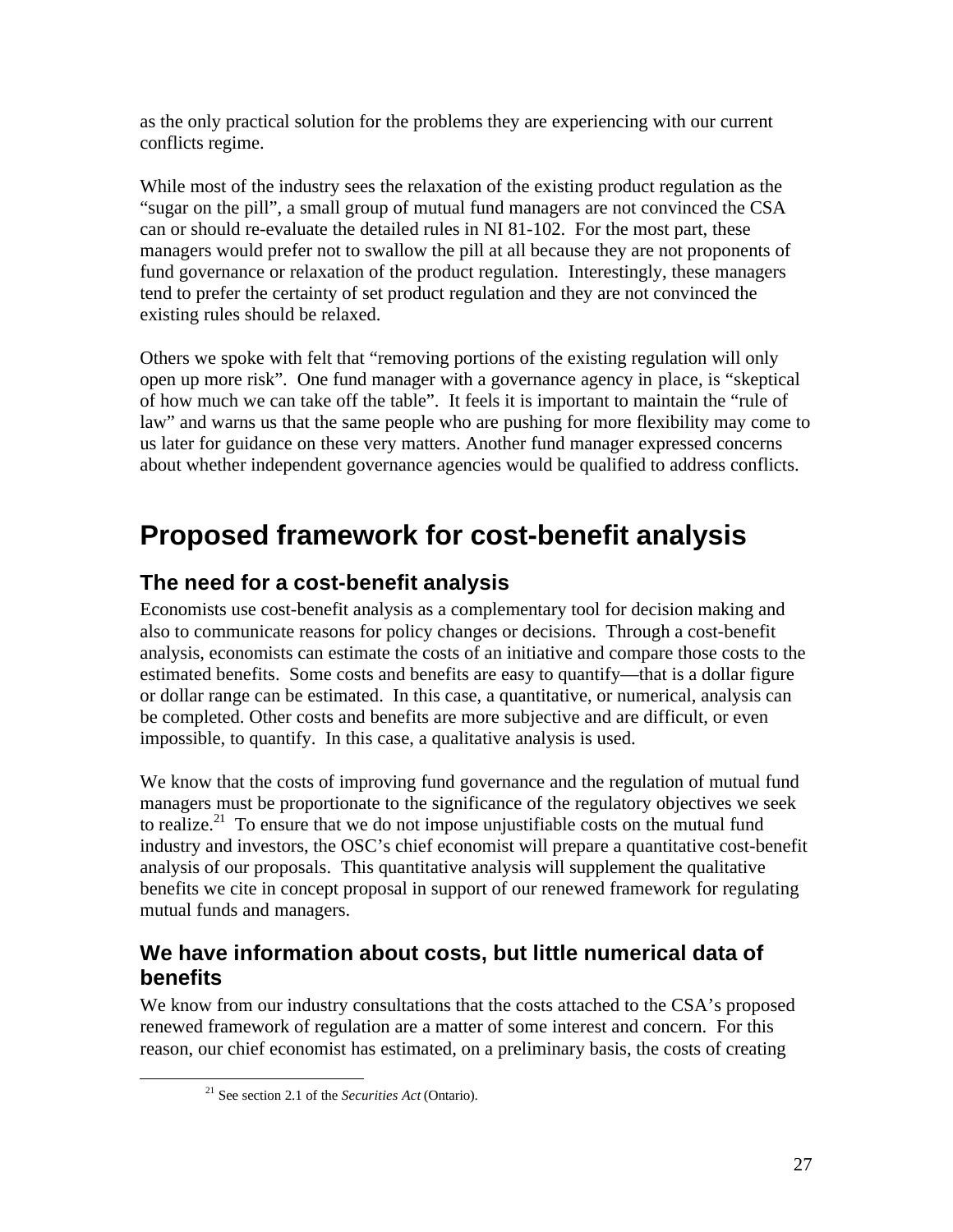and operating a governance agency of the nature we propose. We outline his preliminary findings below.

The benefit side of a cost-benefit analysis is almost always more difficult to define than the costs. This is particularly true in our case—mutual fund governance represents an important shift in our regulatory strategy and although, we believe it will be accompanied by qualitative benefits, these benefits will likely be very difficult to quantify. Benefits of our proposals may relate to prevention of negative outcomes which, given that they have not yet occurred, cannot be readily quantified. For example, how does one quantify the costs versus the benefits of buying a fire extinguisher? We cite a recent OECD paper in the concept proposal (see footnote 8). The authors of that report have an interesting perspective on this issue:

The OECD countries have used a variety of governance structures in the CIS [collective investment schemes or mutual funds] sector. The fact that very few countries have had any crises in the CIS sector and that CIS have become major repositories of wealth would suggest that existing governance mechanisms are adequate and that public confidence is high. At the same time, the fact that fraud and misallocation of funds occurred in several European countries before the introduction of adequate legal frameworks and that a serious systemic crisis arose in Korea, where adequate standards were not effectively enforced, provides evidence that such safeguards are needed. At the same time, once a body of acceptable standards has developed and governance structures mature to the point that those assigned an oversight role can compel participants to apply those standards, it becomes very difficult to demonstrate that any particular system provides better investor protection than others.

We expect to be able to articulate some quantitative benefits that will come from our proposals. We outline the kind of analysis our chief economist will carry out in this report. We invite your comments on our proposed cost-benefit analysis.

## **The costs of improved fund governance**

The cost estimates for mutual fund governance were relatively easy to define. We began by looking at what it costs mutual fund managers with existing governance agencies to operate those governance agencies. These operational costs were based on the information we received from our survey of mutual fund managers with existing governance agencies. Although these governance agencies are not identical to the structures we propose, some of the costs associated with running them should remain constant. We further refined our estimates by looking into the costs associated with boards of directors of Canadian corporations. Finally, we cross-checked our cost estimates with available evidence from the U.S. Our cost estimates always err in favour of the upper range—we would rather over-estimate the costs, than under-estimate them.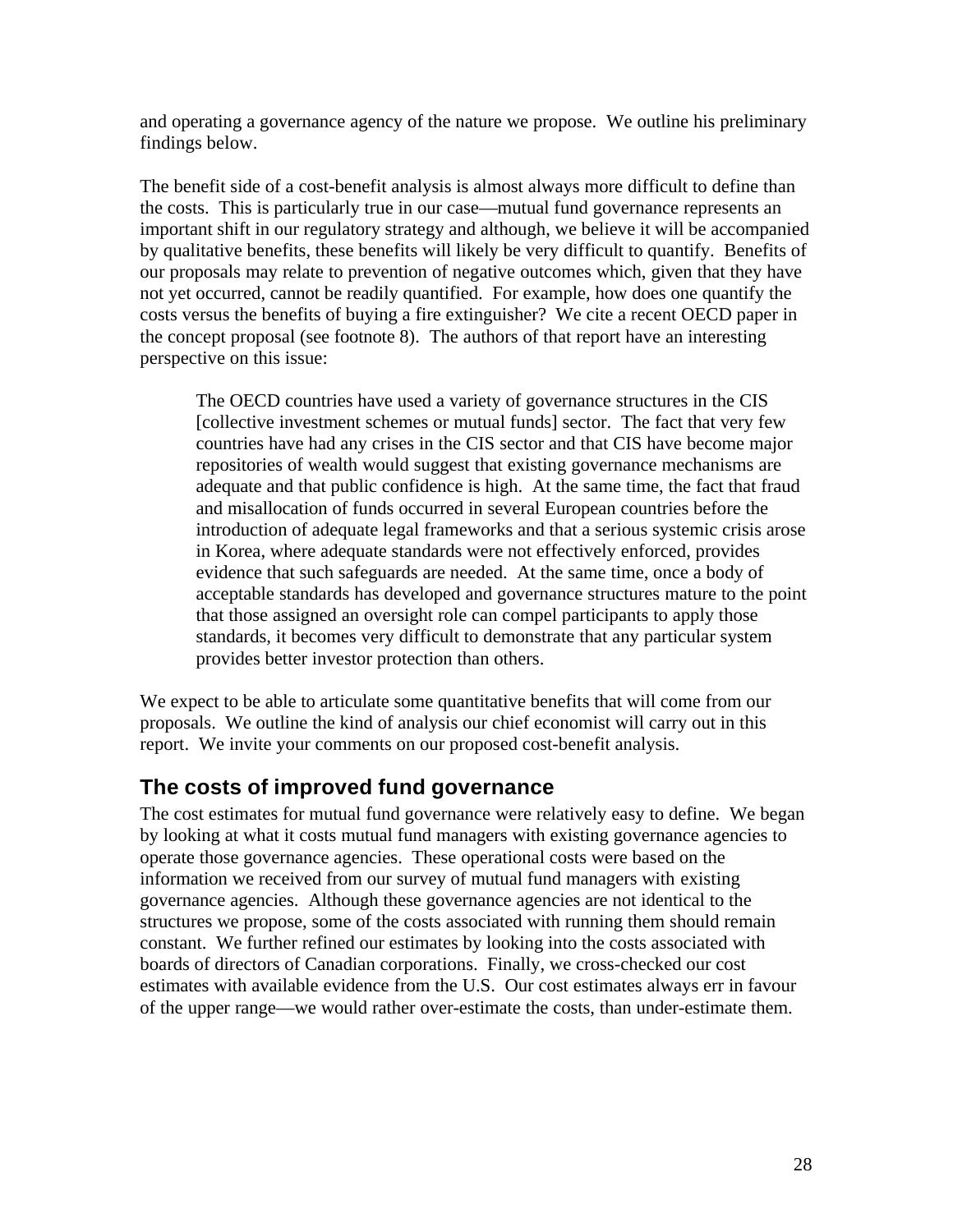#### **Explanation of our cost analysis**

We make a number of assumptions in this analysis:

- 1. A universe of 80 mutual fund managers in Canada, of which 35 are "large" managers and 45 are "small" managers. Large fund managers are those with assets under management of greater than \$2 billion. Small fund managers are those managing assets under \$2 billion.
- 2. Large managers will have boards made up of 12 members (11 directors + 1 chair per board). This number reflects the average board size for Canadian corporations. Small managers will have three member boards (2 directors + 1 chair per board). This number reflects the minimum proposed requirement.
- 3. \$411 billion in assets under management by the total mutual fund industry. This figure is the assets under management total as of the date of our survey (July 2001). The 45 small managers have 3 percent of this total.
- 4. Currently, the mutual fund managers with governance agencies are spending \$4.2 million a year to run them. This figure is based on the data derived from our survey.
- 5. The mutual fund industry currently incurs \$5.0 billion to cover total expenses (fund manager expenses). This figure is derived from a review of fund manager financial statements (filed with the Commission) and includes expenses that may be charged to the mutual funds. Not all of these total expenses may be charged to the mutual funds. Small fund managers incur \$226 million of fund manager expenses.

The following elements form the basis of our estimate of the one-time costs of setting up a governance agency:

- Average executive search costs for a board of directors: \$149,514 (range: \$120,000-\$179,027)
- Legal fees, including fees for amending constating documents: \$75,000

The following elements form the basis of our estimate of the annual costs of running a governance agency (total annual governance costs):

- Average total compensation per director: \$46,249-\$72,199
- Average total chair compensation: \$148,054

The director and chair compensation estimates are based on the following elements:

- Average director retainer fee: \$25,000
- Average fee per meeting: \$1,000-\$1,300
- Average fee per committee member: \$4,000
- Average fee per committee chair: \$6,000
- Average director's liability insurance: \$112,500 (small manager) \$300,000 (large manager)
- Other associated operational and administrative board costs: \$30,000
- Annual fees for independent legal advice: \$75,000

The estimated total one-time set-up cost for the industry is: \$17.9 million

The estimated net\* total annual governance costs for the industry are:

- All managers: \$65.9 million
- Small managers: \$21.6 million

\*This amount is net of what the industry is already spending to operate governance agencies.

Total annual governance costs as a percentage of industry assets:

- All managers: 0.016 percent<br>Small managers: 0.178 percent
- Small managers:

Total annual governance costs as a percentage of fund manager expenses:

- All managers: 1.3 percent
- Small managers: 9.5 percent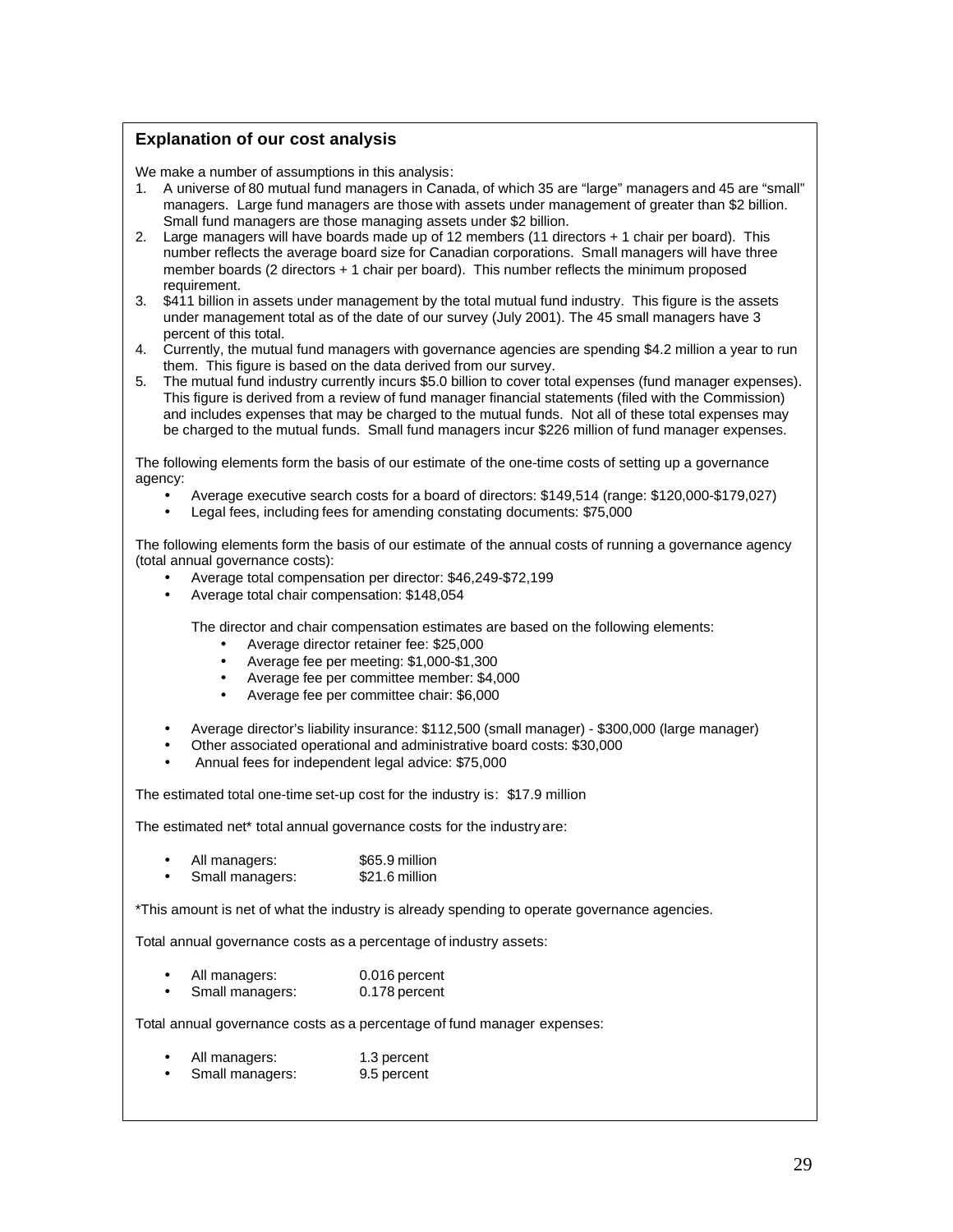The costs of our proposals for improved fund governance on an annual basis (after payment of the initial one-time set up costs) will represent 1.3 percent of fund manager expenses and 0.016 percent of assets under management. Our preliminary view is that our proposals for improved fund governance should not place an undue burden on mutual fund managers or mutual funds.

For the small mutual fund managers in Canada (managing 3 percent of the industry's total assets), potential annual governance agency costs will average 9.5 percent of the fund manager expenses currently incurred by those fund managers or 0.178 percent of assets under management by those fund managers. Although we recognize these costs will represent a significant addition to the start-up costs for new mutual fund managers, this additional outlay should not present an insurmountable obstacle for these managers.

Our chief economist cautions that a cost-benefit analysis applies primarily to actively managed mutual funds where profit margins tend to be wider and there is greater scope for conflicts between the investors' interests and that of fund managers. Positive benefits versus costs may not be as apparent for those mutual funds where margins are thinner and conflicts are minimized.

For passively managed mutual funds, in particular, where fund management expenses can run under 20 basis points, the potential for significant savings to investors in these funds is limited. Adding additional costs to these funds is unlikely to generate significant net savings and could, in the case of smaller mutual funds, make them uneconomical to run. A similar situation could exist for fixed income funds. The range of performance in these funds, from top quintile to bottom quintile is very narrow. Similarly, the risk- adjusted return to investors in these funds is much lower than in actively managed funds.

For a large family of mutual funds, governance agency costs could be apportioned across mutual funds according to the degree of risk of those funds. This would result in a much lower charge to index, money market and other fixed income mutual funds, which would improve the cost-benefit ratio for these funds.

## **The quantitative benefits to be included in our analysis**

Our chief economist will be reviewing the following benefits for Canadian mutual funds, among others, to develop a quantitative cost-benefit analysis.

#### **Improved fund governance may reduce costs for investors**

Some commentators have suggested that governance agencies may operate to lower, or at least limit, increases to the fees charged to investors. We will investigate whether there is merit to this assertion and attempt to quantify any such benefit.

## **Canadian mutual funds may benefit from carrying out previously prohibited related party transactions**

Substantial benefits to investors and the industry may arise from the relaxation of the conflict of interest provisions under our improved governance regime. Mutual funds will be able to take advantage of certain related-party transactions that are currently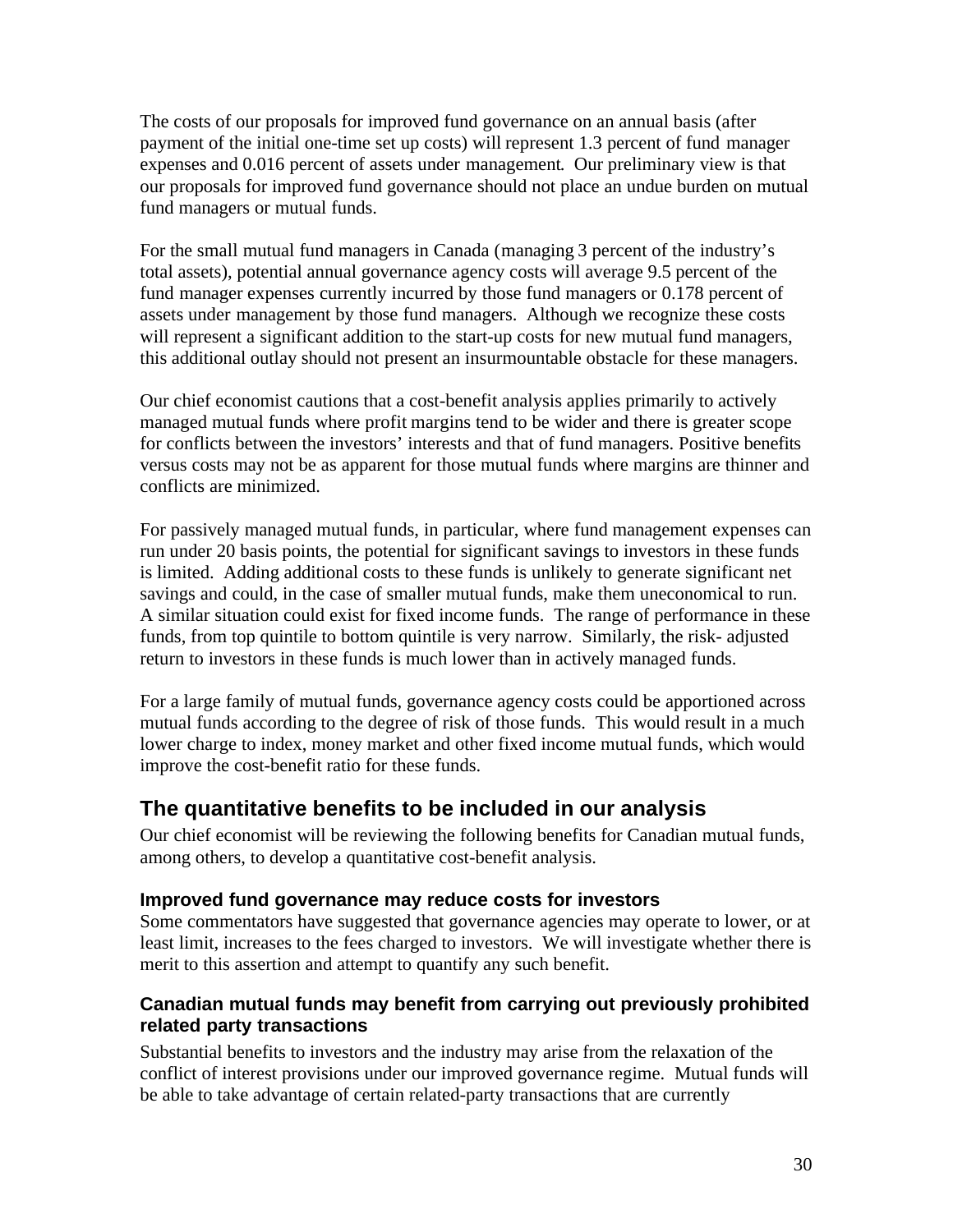prohibited. Mutual fund managers will also be able to avoid legal and regulatory fees associated with preparing applications to ask the regulators for permission to carry out these transactions. As we move forward with our proposals we will provide an analysis of these and other potential benefits.

#### **Canadian mutual funds may gain access to international markets**

We note in the concept proposal that Canada is one of the few remaining countries in the world that does not mandate some form of independent mutual fund governance. We also note that reforming our regulation to make it consistent with international standards may improve the Canadian fund industry's reputation and may afford Canadian mutual funds easier access to international markets where foreign mutual funds are welcomed such as Hong Kong. We will analyze any potential benefits for the Canadian industry, keeping in mind that Canadian mutual funds may gain access to international markets at the competitive expense of international funds entering the Canadian market.

## **Outcomes of our empirical research**

Our empirical research has led us to a number of significant realizations. As a consequence, we believe that the renewed framework proposed in our concept proposal is very much in touch with the practical realities of the Canadian mutual fund industry. What follows is a brief summary of the outcomes of our research.

## **The industry accepts the need for improved fund governance**

Mutual fund governance is not a new concept for mutual fund managers. In fact, more than a third of the industry has already adopted some form of governance agency voluntarily. There is widespread agreement among the managers with governance agencies that their governance agencies add value for investors. The remainder of the industry, though lacking in direct experience, is already familiar with the concept of independent oversight. Many managers without governance agencies agree that regulation in this area is overdue. The market is starting to demand good governance and even the most reluctant mutual fund managers accept that independent governance agencies might be a good marketing tool.

## **A one-size-fits-all approach is untenable**

The mutual fund industry in Canada is diverse. Our market supports mutual fund managers of all shapes and sizes. The business of a conventional mutual fund manager bears little resemblance to that of a bank-owned mutual fund manager, a "virtual" fund manager, or a professional association that offers mutual funds to its members. A onesize-fits-all solution is not ideal for in an industry such as ours. Instead, we have chosen to capture the essence of improved fund governance in broad governance principles that can be applied flexibly to suit each mutual fund manager's business needs.

## **The costs of improved fund governance will not be prohibitive**

Our preliminary cost analysis shows that the costs of creating and operating a governance agency will not be prohibitive.